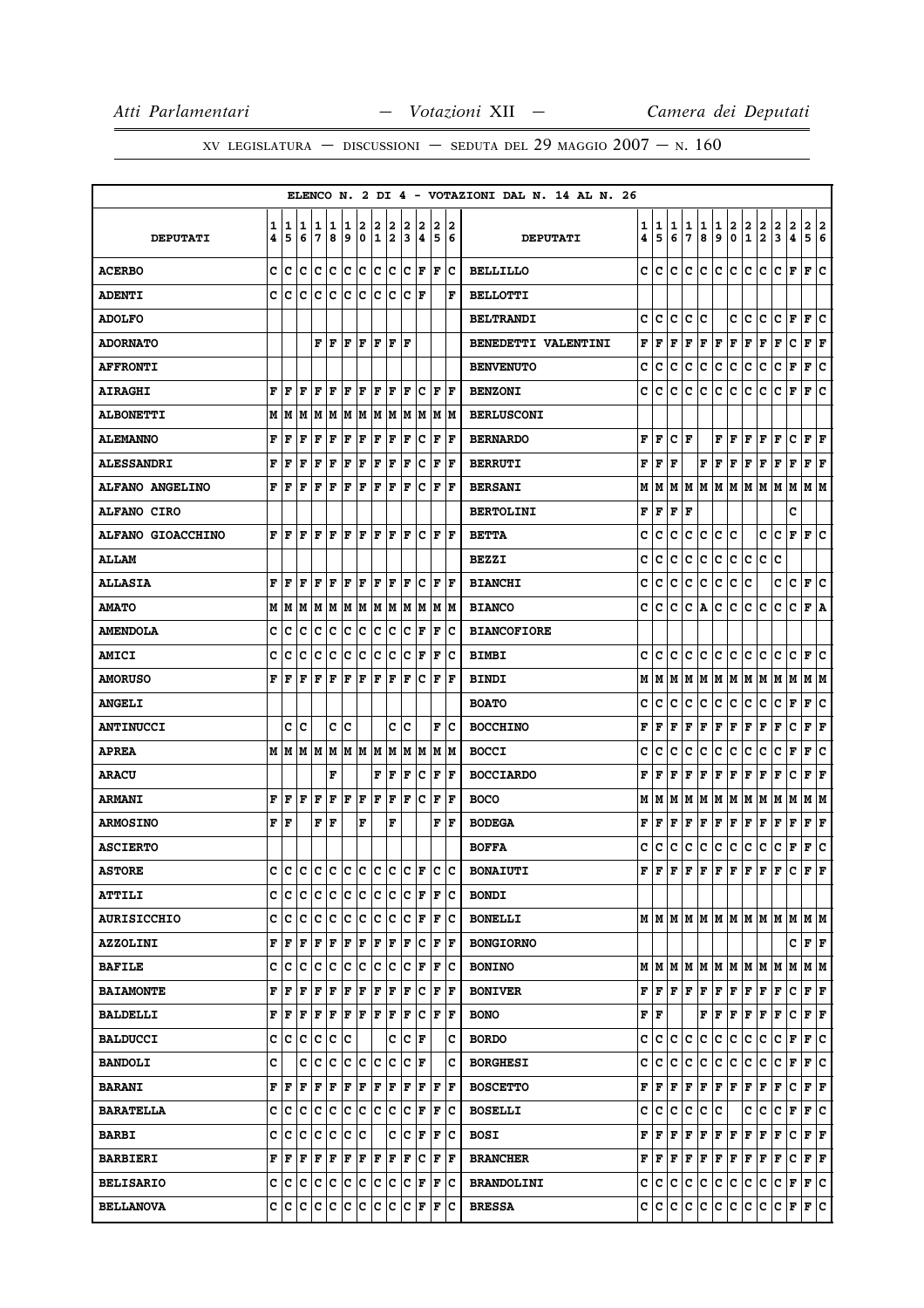|                            |        |        |                                    |        |             |        |        |                   |        |        |        |             |                      | ELENCO N. 2 DI 4 - VOTAZIONI DAL N. 14 AL N. 26 |                   |                                                        |        |        |        |                      |        |                                |               |                         |        |                             |        |
|----------------------------|--------|--------|------------------------------------|--------|-------------|--------|--------|-------------------|--------|--------|--------|-------------|----------------------|-------------------------------------------------|-------------------|--------------------------------------------------------|--------|--------|--------|----------------------|--------|--------------------------------|---------------|-------------------------|--------|-----------------------------|--------|
| <b>DEPUTATI</b>            | 1<br>4 | 1<br>5 | 1<br>6                             | 1<br>7 | 1<br>8      | 1<br>9 | 2<br>0 | 2<br>$\mathbf{1}$ | 2<br>2 | 2<br>3 | 2<br>4 | 2<br>5      | 2<br>6               | <b>DEPUTATI</b>                                 | $\mathbf{1}$<br>4 | 1<br>5                                                 | 1<br>6 | 1<br>7 | 1<br>8 | 1<br>9               | 2<br>0 | 2<br>$\mathbf{1}$              | $\frac{2}{2}$ | 2<br>3                  | 2<br>4 | 2<br>5                      | 2<br>6 |
| <b>BRICOLO</b>             | F      | F      | F                                  | F      | F           | F      | F      | F                 | F      | F      | c      | F           | F                    | <b>CASTIELLO</b>                                |                   |                                                        |        |        |        |                      |        |                                |               |                         |        |                             |        |
| <b>BRIGANDI'</b>           | F      | F      | F                                  | F      | $\mathbf F$ | F      | F      | F                 | F      | F      | c      | F           | l F                  | <b>CATANOSO</b>                                 |                   | F                                                      | F      | ΙF     |        | F                    | ΙF     |                                | F             |                         | c      | F                           | lF     |
| <b>BRIGUGLIO</b>           | F      | F      | F                                  | F      | $\mathbf F$ | F      | F      | F                 | F      | F      | c      | $\mathbf F$ | F                    | <b>CATONE</b>                                   | м                 | lМ                                                     |        | M M    | M      |                      |        | M   M   M   M                  |               |                         | lМ     | M  M                        |        |
| <b>BRUGGER</b>             | c      | с      | c                                  | с      | c           | c      | c      | c                 | c      | c      | F      | F           | Ιc                   | CECCACCI RUBINO                                 | F                 | F                                                      | F      | F      | F      | F                    | F      | F                              | F             | F                       | c      | ${\bf F}$ ${\bf F}$         |        |
| <b>BRUNO</b>               | F      | F      | F                                  | F      | F           | F      | F      | F                 | F      | F      | с      | F           | ΙF                   | <b>CECCUZZI</b>                                 | c                 | c                                                      | c      | c      | c      | c                    | c      | c                              | c             | с                       | F      | F                           | c      |
| <b>BRUSCO</b>              | F      | F      | ΙF                                 |        | F           | F      | F      | F                 | F      | F      | c      | F           | F                    | <b>CENTO</b>                                    | M                 | M                                                      | M      | M      | M      |                      |        |                                |               | M  M  M  M  M  M        |        | M  M                        |        |
| <b>BUCCHINO</b>            | c      | c      | c                                  | с      | c           | с      | c      |                   | c      | c      | F      | F           | Iс                   | <b>CERONI</b>                                   | F                 | F                                                      | F      | F      | F      | F                    | F      | F                              | F             | F                       | c      | F                           | F      |
| <b>BUEMI</b>               | c      | c      | c                                  | c      | c           | c      | c      | c                 | c      | c      | F      | F           | Ιc                   | <b>CESA</b>                                     | F                 | F                                                      | F      | F      | Г      | F                    | F      | Г                              | F             | F                       | c      | ${\bf F} \mid {\bf F}$      |        |
| <b>BUFFO</b>               | C      | c      | c                                  | c      | c           | c      | c      | c                 | c      | c      | c      | F           | Ιc                   | <b>CESARIO</b>                                  | c                 | c                                                      | c      | с      | с      | c                    | c      | c                              | с             | с                       | F      | F                           | c      |
| <b>BUGLIO</b>              | C      | c      | c                                  | c      | c           | с      | c      | c                 | c      | c      | F      | ΙF          | Ιc                   | <b>CESARO</b>                                   | F                 |                                                        | F      |        |        |                      | F      |                                | F             |                         | c      | F                           |        |
| <b>BUONFIGLIO</b>          |        |        |                                    |        |             |        |        |                   |        |        |        |             |                      | <b>CESINI</b>                                   | с                 | c                                                      | c      | c      | c      | c                    | c      | c                              | c             | Iс                      |        | F∣C                         |        |
| <b>BUONTEMPO</b>           | М      | M      | M                                  | M      | M           | M      | M      | IМ                | M      | M      | M      | lм          | IМ                   | <b>CHIANALE</b>                                 | с                 | c                                                      | с      | с      | c      | c                    | c      | c                              | с             | c                       | ΙF     | F                           | c      |
| <b>BURCHIELLARO</b>        | c      | с      | c                                  | с      | c           | c      | c      | c                 | c      | c      | F      | F           | Iс                   | <b>CHIAROMONTE</b>                              |                   |                                                        |        |        |        |                      |        |                                |               |                         |        |                             |        |
| <b>BURGIO</b>              | c      | c      | c                                  | с      | с           | с      | c      | c                 | c      | c      | F      |             | с                    | <b>CHICCHI</b>                                  | c                 |                                                        | c      | c      | c      | c                    | c      | c                              | с             | c                       | F      | F                           | c      |
| <b>BURTONE</b>             | c      | c      | c                                  | c      | c           | c      | ∣c     | c                 | c      | c      | F      | F           | Ιc                   | CHITI                                           |                   | M   M                                                  |        | M M    | M      | M   M   M            |        |                                | MM            |                         | M      | MM                          |        |
| <b>CACCIARI</b>            | C      | c      | c                                  | c      | c           | c      | c      | c                 | c      | c      | F      | F           | Ιc                   | <b>CIALENTE</b>                                 |                   |                                                        |        |        |        |                      |        |                                |               |                         |        |                             |        |
| <b>CALDAROLA</b>           | C      | c      | c                                  | с      | c           | с      | c      | c                 | c      | c      | F      | ΙF          | Ιc                   | <b>CICCHITTO</b>                                |                   |                                                        |        |        |        |                      |        |                                |               |                         |        |                             |        |
| <b>CALGARO</b>             | c      | с      | c                                  | Iс     | c           | c      | c      | c                 | c      | c      | F      | F           | Iс                   | CICCIOLI                                        |                   |                                                        |        |        |        |                      |        |                                |               | F F F F F F F F F F F F |        | $ {\bf F}  {\bf F} $        |        |
| <b>CALIGIURI</b>           |        |        |                                    | F      | F           | F      | F      | F                 | F      | ΙF     | c      | ΙF          | l F                  | CICU                                            |                   |                                                        |        |        |        |                      |        |                                |               |                         |        |                             |        |
| <b>CAMPA</b>               | F      | F      |                                    | F      | F           | F      | F      | F                 | F      | F      | c      | F           | F                    | <b>CIOCCHETTI</b>                               | F                 | F                                                      | F      | F      | F      | $ {\bf F}  {\bf F} $ |        | F                              | F             | F                       | с      | $\bf{F}$ $\bf{F}$           |        |
| <b>CANCRINI</b>            |        |        |                                    |        |             |        |        |                   |        |        |        |             |                      | <b>CIOFFI</b>                                   | c                 | c                                                      | с      | c      | с      | с                    | c      | с                              | с             | F                       | c      | ${\bf F} \mid {\bf F}$      |        |
| <b>CANNAVO'</b>            |        |        |                                    |        |             |        |        |                   |        |        |        |             |                      | CIRIELLI                                        | F                 | F                                                      | F      | F      | F      | $\mathbf F$          | F      | F                              | F             | F                       | c      | F                           | lF     |
| <b>CAPARINI</b>            | F      | l F    | l F                                | F      | l F         | F      | F      | F                 | F      | ΙF     | c      | F           | ١F                   | CIRINO POMICINO                                 |                   |                                                        |        |        |        |                      |        |                                |               |                         |        |                             |        |
| <b>CAPEZZONE</b>           |        |        |                                    |        |             |        |        |                   |        |        |        |             |                      | <b>CODURELLI</b>                                | c                 | c                                                      | с      | с      | с      | c                    | lc.    | c                              | IC.           | c                       | F      | F                           | Ιc     |
| <b>CAPITANIO SANTOLINI</b> | F      | F      | F                                  | F      | F           | F      | F      | F                 | F      | F      | c      | F           | F                    | <b>COGODI</b>                                   | c                 | c                                                      | c      | c      | c      | $\mathbf c$          | c.     | c                              |               | c                       |        |                             | c      |
| <b>CAPODICASA</b>          |        | MM     | lм                                 | M      | M           | M      | M      | M                 | M      | M      | M      | M           | M                    | <b>COLASIO</b>                                  |                   |                                                        |        |        |        |                      |        |                                |               |                         |        |                             |        |
| <b>CAPOTOSTI</b>           | c      | c      | c                                  | с      | c           | IC.    | lC.    | c                 | с      | Iс     | F      | F           | F                    | <b>COLUCCI</b>                                  |                   |                                                        |        |        |        |                      |        |                                |               |                         |        |                             |        |
| <b>CARBONELLA</b>          | c      | Iс     | c                                  | Iс     | c           | c      | ∣c     | c                 | c      | c      | F      |             | c                    | <b>COMPAGNON</b>                                |                   | $F$ $\overline{F}$                                     | F      |        | F F    |                      |        | F F F F                        |               | F                       | c      | $ {\bf F}  {\bf F} $        |        |
| <b>CARDANO</b>             | c      | c      | c                                  | c      | c           | c      | c      | c                 | c      | c      | F      | F           | lc                   | <b>CONSOLO</b>                                  | F                 | lF.                                                    | F      | F      | F      | F F                  |        | F                              | F             | F                       | F      | ${\bf F}$ ${\bf F}$         |        |
| <b>CARDINALE</b>           | C      | с      | c                                  | Iс     | c           | c      | c      | c                 | c      | c      | F      | F           | lc                   | <b>CONTE GIANFRANCO</b>                         | F                 | F                                                      | F      | F      | F      | F F                  |        | F                              | F             | F                       | c      | F F                         |        |
| <b>CARFAGNA</b>            | F      | F      | l F                                | F      | F           | F      | F      | F                 | F      | F      | lc.    | F           | ١F                   | <b>CONTE GIORGIO</b>                            | F                 | F                                                      | F      | F      | F      | F F                  |        | F F                            |               | F                       | с      | $ {\bf F}  {\bf F} $        |        |
| <b>CARLUCCI</b>            | F      | F      | F                                  | F      | A           | F      | F      | F                 | F      | F      | c      |             | F  F                 | <b>CONTENTO</b>                                 | F                 | F F F F                                                |        |        |        |                      |        | F F F F                        |               | F                       | C F F  |                             |        |
| <b>CARRA</b>               | c      | c      | Iс                                 | с      | c           | lc.    | c      | c                 | c      | c      | F      | F           | Ιc                   | CONTI GIULIO                                    | F                 |                                                        |        |        | F      |                      |        | F                              |               | F                       |        |                             |        |
| <b>CARTA</b>               | c      |        | с                                  | c      | Iс          |        | с      | c                 | с      | Iс     | F      | F           | Ιc                   | CONTI RICCARDO                                  |                   |                                                        |        |        |        |                      |        |                                |               |                         |        |                             |        |
| <b>CARUSO</b>              | c      | c      | c                                  | c      | c           | c      | c      | c                 | c      | c      |        | $\mathbf F$ | Ιc                   | <b>CORDONI</b>                                  |                   |                                                        |        |        |        |                      |        |                                |               | MMMMMMMMMMMMMMM         |        |                             |        |
| <b>CASERO</b>              | F      | F      | F                                  | F      | F           | F      | F      | F                 | F      | l F    | lc.    |             | F  F                 | COSENTINO LIONELLO                              |                   | c c c c c                                              |        |        |        |                      |        | c  c                           |               | lc.                     | F      | F C                         |        |
| <b>CASINI</b>              | F      | F      | F                                  | F      | ΙF          | F      | F      | F                 | F      | F      | lc.    |             | $ {\bf F}  {\bf F} $ | COSENTINO NICOLA                                |                   | F                                                      |        | F      |        | F                    |        | F                              |               | F                       |        |                             |        |
| <b>CASSOLA</b>             | C      | c      | lc.                                | с      | lc          |        | c      | c                 | c      | c      | F      | F           | ١c                   | <b>COSENZA</b>                                  | F                 | F                                                      | F      |        | F F    | F F                  |        | $ {\bf F}  {\bf F} $ ${\bf F}$ |               |                         |        | FF                          |        |
| <b>CASTAGNETTI</b>         | М      |        | M  M  M  M  M  M  M  M  M  M  M  M |        |             |        |        |                   |        |        |        |             |                      | <b>COSSIGA</b>                                  |                   |                                                        |        |        |        |                      |        | F F F F A A F F F              |               | F C                     |        | $ {\bf F}  {\bf F} $        |        |
| <b>CASTELLANI</b>          | F      | F      | F                                  | F      | F           | F      | F      | F                 | F      | F      | c      | F           | F                    | <b>COSTA</b>                                    |                   | $\mathbf{F} \parallel \mathbf{F} \parallel \mathbf{F}$ |        |        | F F    | F F                  |        | $ {\bf F}  {\bf F}  {\bf F}$   |               |                         |        | ${\bf F} \parallel {\bf F}$ |        |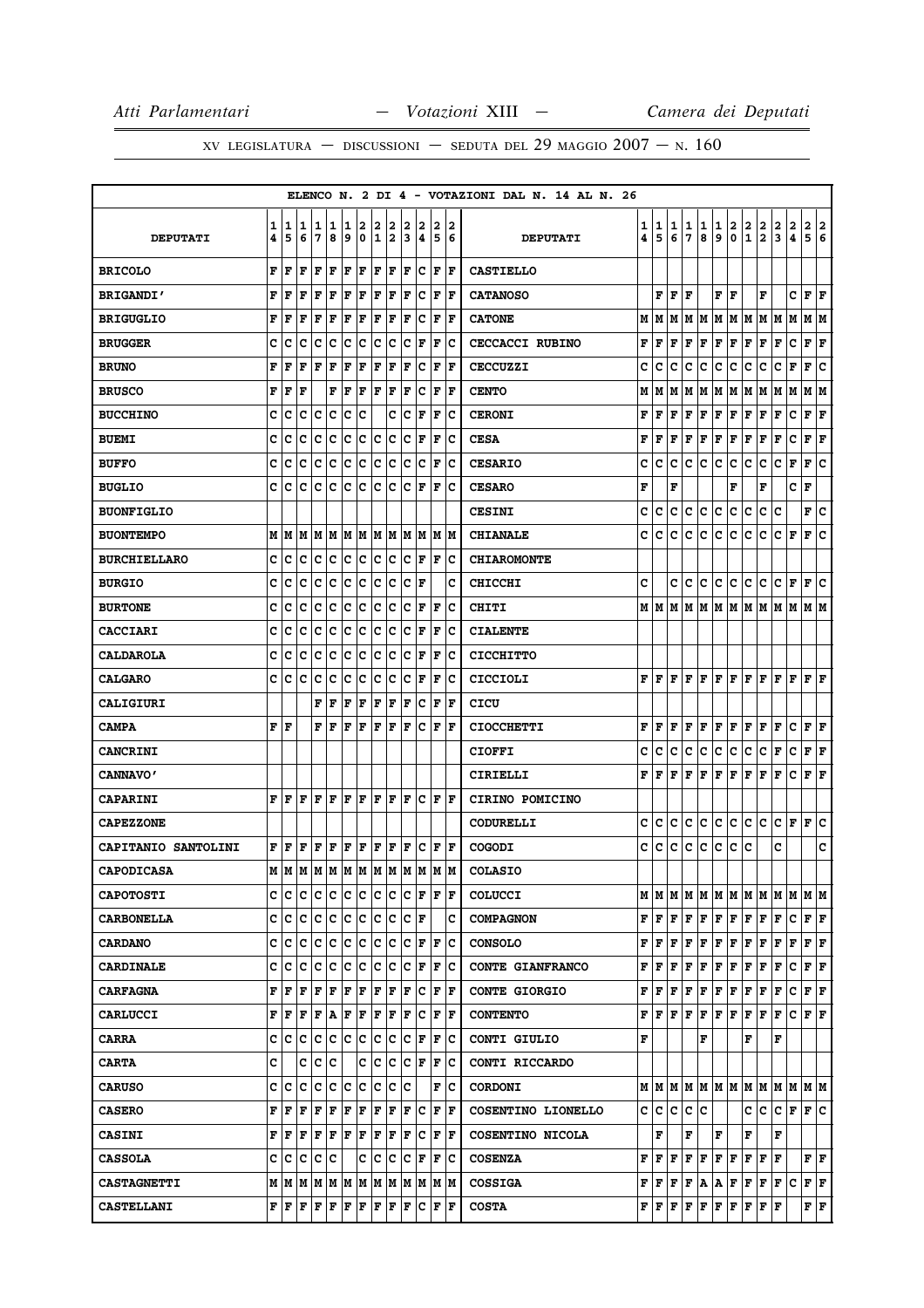|                      |        |        |         |               |        |        |        |                      |        |        |                                                                                                                                                                                                                                    |        |                      | ELENCO N. 2 DI 4 - VOTAZIONI DAL N. 14 AL N. 26 |        |        |        |        |                                 |        |                                                        |                             |                                                                           |                                                                                                                                                                                                                                                                                                                                                                                                                                                                                            |                   |                           |        |
|----------------------|--------|--------|---------|---------------|--------|--------|--------|----------------------|--------|--------|------------------------------------------------------------------------------------------------------------------------------------------------------------------------------------------------------------------------------------|--------|----------------------|-------------------------------------------------|--------|--------|--------|--------|---------------------------------|--------|--------------------------------------------------------|-----------------------------|---------------------------------------------------------------------------|--------------------------------------------------------------------------------------------------------------------------------------------------------------------------------------------------------------------------------------------------------------------------------------------------------------------------------------------------------------------------------------------------------------------------------------------------------------------------------------------|-------------------|---------------------------|--------|
| <b>DEPUTATI</b>      | 1<br>4 | 1<br>5 | 11<br>6 | 1<br>7        | 1<br>8 | 1<br>9 | 2<br>0 | 2<br>1               | 2<br>2 | 2<br>3 | 2<br>4                                                                                                                                                                                                                             | 2<br>5 | 12<br>6              | <b>DEPUTATI</b>                                 | 1<br>4 | 1<br>5 | 1<br>6 | 1<br>7 | 1<br>8                          | 1<br>9 | 2<br>0                                                 | $\mathbf{2}$<br>$\mathbf 1$ | 2<br>$\overline{\mathbf{2}}$                                              | 2<br>3                                                                                                                                                                                                                                                                                                                                                                                                                                                                                     | $\mathbf{2}$<br>4 | $\mathbf{2}$<br>5         | 2<br>6 |
| <b>COSTANTINI</b>    |        | c Ic   | ١c      | lc lc lc lc   |        |        |        | c c                  |        |        | $ {\bf C}  {\bf F} $                                                                                                                                                                                                               | F      | Ιc                   | DI CAGNO ABBRESCIA                              | F      | F      | F      | F      |                                 | F      | F                                                      | F                           | F                                                                         | F                                                                                                                                                                                                                                                                                                                                                                                                                                                                                          | c                 | ${\bf F}$ ${\bf F}$       |        |
| <b>COTA</b>          |        |        | F       | F             |        |        |        |                      |        |        | c                                                                                                                                                                                                                                  |        |                      | <b>DI CENTA</b>                                 | F      | F      | c      | F      |                                 | F      | F                                                      | F                           | F                                                                         | F                                                                                                                                                                                                                                                                                                                                                                                                                                                                                          | c                 | ${\bf F} \mid {\bf F}$    |        |
| <b>CRAPOLICCHIO</b>  | c      | ١c     | ١c      | Iс            | Ιc     | Ιc     |        |                      | c      | Ic     | F                                                                                                                                                                                                                                  | F      | ΙC                   | DI GIOIA                                        | с      | c      | с      | с      | с                               | с      | c                                                      | c                           | c                                                                         |                                                                                                                                                                                                                                                                                                                                                                                                                                                                                            | F                 | F                         | c      |
| <b>CRAXI</b>         |        |        |         |               |        |        |        |                      |        |        |                                                                                                                                                                                                                                    |        |                      | DI GIROLAMO                                     | с      | c      | с      | с      | с                               | c      | c                                                      | c                           | c                                                                         | c                                                                                                                                                                                                                                                                                                                                                                                                                                                                                          | F                 | F                         | ١c     |
| <b>CREMA</b>         | c      | Iс     | с       | c             | Iс     | c      | Iс     | Ιc                   | Iс     | c      | A                                                                                                                                                                                                                                  | F      | ΙC                   | <b>DILIBERTO</b>                                |        |        |        |        |                                 |        |                                                        |                             |                                                                           |                                                                                                                                                                                                                                                                                                                                                                                                                                                                                            |                   |                           |        |
| <b>CRIMI</b>         | F      | l F    | F       | F             | F      | F      | F      | F                    | F      | F      | Ιc                                                                                                                                                                                                                                 | F      | ١F                   | <b>DIOGUARDI</b>                                | c      | c      | с      | с      | с                               | с      | с                                                      | с                           | с                                                                         | с                                                                                                                                                                                                                                                                                                                                                                                                                                                                                          | F                 | F                         | c      |
| <b>CRISAFULLI</b>    | c      | c      | c       | c             | c      | c      | c      |                      | c      | c      | F                                                                                                                                                                                                                                  | F      | Ιc                   | <b>DIONISI</b>                                  | F      | F      | F      | F      | F                               | F      | F                                                      | F                           | F                                                                         | F                                                                                                                                                                                                                                                                                                                                                                                                                                                                                          | c                 | ${\bf F} \mid {\bf F}$    |        |
| <b>CRISCI</b>        | C      | c      | C       | c             | c      | c      | lc.    | Ιc                   | Iс     | c      | F                                                                                                                                                                                                                                  | F      | Ιc                   | <b>DI PIETRO</b>                                | М      | М      | м      | М      | М                               | М      | M                                                      | M                           | M                                                                         | M                                                                                                                                                                                                                                                                                                                                                                                                                                                                                          | М                 | M   M                     |        |
| <b>CROSETTO</b>      |        | F      | ΙF      | F             | F      | F      | F      | F                    | F      | F      | Ιc                                                                                                                                                                                                                                 | ١F     |                      | <b>D'IPPOLITO VITALE</b>                        | F      | F      | F      | F      | F                               | F      | ΙF                                                     | F                           | F                                                                         | F                                                                                                                                                                                                                                                                                                                                                                                                                                                                                          | с                 | ${\bf F} \mid {\bf F}$    |        |
| <b>CUPERLO</b>       | c      | Iс     | Iс      | c             | c      | Ιc     | c      | Iс                   | Iс     | c      | F                                                                                                                                                                                                                                  | F      | ΙC                   | DI SALVO                                        | c      | c      | c      | c      | с                               | c      | с                                                      | c                           | c                                                                         | с                                                                                                                                                                                                                                                                                                                                                                                                                                                                                          | F                 | F                         | c      |
| 0' AGRO -            | F      | ١F     |         | F             | F      | F      | F      | F                    | F      | F      | Iс                                                                                                                                                                                                                                 |        | $ {\bf F}  {\bf F} $ | DI VIRGILIO                                     | F      | F      | F      | F      | F                               | F      | F                                                      | F                           | F                                                                         | F                                                                                                                                                                                                                                                                                                                                                                                                                                                                                          | c                 | ${\bf F} \,   \, {\bf F}$ |        |
| <b>D'ALEMA</b>       | м      | IМ     | lМ      | lМ            | M      | M      | M      | MM                   |        | lМ     | M                                                                                                                                                                                                                                  | lМ     | lМ                   | <b>DONADI</b>                                   | c      | c      | с      | c      |                                 | c      | c                                                      | с                           | c                                                                         | с                                                                                                                                                                                                                                                                                                                                                                                                                                                                                          | F                 | F                         | c      |
| <b>D'ALIA</b>        |        | FF     | F       | lF.           | F      | F      | F      | F                    | F      | F      | Iс                                                                                                                                                                                                                                 | F      | ١F                   | <b>DOZZO</b>                                    |        |        |        |        |                                 |        |                                                        |                             |                                                                           |                                                                                                                                                                                                                                                                                                                                                                                                                                                                                            |                   |                           |        |
| <b>D'AMBROSIO</b>    |        |        |         |               |        |        |        |                      |        |        |                                                                                                                                                                                                                                    |        |                      | <b>DRAGO</b>                                    | F      | F      |        | F      | F                               |        | $\mathbf{F}$ $\mathbf{F}$                              |                             | $F$ $F$ $F$                                                               |                                                                                                                                                                                                                                                                                                                                                                                                                                                                                            | c                 | $\bf{F}$ $\bf{F}$         |        |
| <b>DAMIANO</b>       | M      | lМ     | lМ      | M M           |        | M M    |        | M  M                 |        |        | M M                                                                                                                                                                                                                                |        | IM IM                | DUILIO                                          | М      | М      | М      | М      | М                               | М      | M                                                      | M                           | M                                                                         | M                                                                                                                                                                                                                                                                                                                                                                                                                                                                                          | M   M   M         |                           |        |
| <b>D'ANTONA</b>      | c      | Ιc     | Ιc      | Ιc            | Ιc     | Iс     | Ιc     |                      | c      | Ιc     | F                                                                                                                                                                                                                                  | F      | ΙC                   | <b>D'ULIZIA</b>                                 | c      | c      | с      | c      | с                               | с      | c                                                      | с                           | с                                                                         | с                                                                                                                                                                                                                                                                                                                                                                                                                                                                                          |                   |                           |        |
| <b>D'ANTONI</b>      | м      | lМ     | M       | M   M   M   M |        |        |        | M M                  |        |        | M M                                                                                                                                                                                                                                |        | IM IM                | <b>DURANTI</b>                                  | c      | c      | c      | c      | c                               | c      | с                                                      | c                           | c                                                                         | c                                                                                                                                                                                                                                                                                                                                                                                                                                                                                          | F                 | F                         | c      |
| <b>DATO</b>          | с      | c      | Iс      | Ιc            |        |        | c      | c                    | Iс     | Iс     | F                                                                                                                                                                                                                                  | F      | ΙC                   | <b>DUSSIN</b>                                   | F      | F      |        | F      | F                               | F      | F                                                      | F                           | F                                                                         | F                                                                                                                                                                                                                                                                                                                                                                                                                                                                                          | c                 | F F                       |        |
| DE ANGELIS           | c      | с      | c       | c             | c      | c      | с      | c                    | c      | c      | F                                                                                                                                                                                                                                  | F      | Ιc                   | <b>EVANGELISTI</b>                              | М      | М      | М      | М      | М                               | М      | M                                                      | М                           | lм                                                                        | M                                                                                                                                                                                                                                                                                                                                                                                                                                                                                          | М                 | M   M                     |        |
| <b>DE BIASI</b>      | c      | c      | c       | c             | c      | c      | c      | c                    | c      | c      | A                                                                                                                                                                                                                                  | F      | Ιc                   | <b>FABBRI</b>                                   | F      | F      | F      | F      | F                               |        | $\mathbf{F} \parallel \mathbf{F} \parallel \mathbf{F}$ |                             | F F                                                                       |                                                                                                                                                                                                                                                                                                                                                                                                                                                                                            | c                 | ${\bf F} \,   \, {\bf F}$ |        |
| <b>DE BRASI</b>      | C      | с      | c       | c             | c      | Ιc     | c      | Ιc                   | Iс     | c      | F                                                                                                                                                                                                                                  | F      | Ιc                   | <b>FABRIS</b>                                   | М      | М      | М      | М      | M                               | M   M  |                                                        | M M                         |                                                                           | MM                                                                                                                                                                                                                                                                                                                                                                                                                                                                                         |                   | M  M                      |        |
| <b>DE CASTRO</b>     | М      | M      | lМ      | M             | M      | M      | M      | M M                  |        |        | M M                                                                                                                                                                                                                                | lм     | IМ                   | <b>FADDA</b>                                    | c      | c      | c      | с      | с                               | с      | с                                                      | с                           | с                                                                         | c                                                                                                                                                                                                                                                                                                                                                                                                                                                                                          | c                 | F                         | c      |
| <b>DE CORATO</b>     | F      | F      | F       | F             | F      | F      | F      | F                    | F      | ΙF     | F                                                                                                                                                                                                                                  | ١F     |                      | <b>FALLICA</b>                                  | F      | F      | F      | F      | F                               | F      | F                                                      | F                           | Г                                                                         | г                                                                                                                                                                                                                                                                                                                                                                                                                                                                                          | c                 | ${\bf F} \mid {\bf F}$    |        |
| <b>DE CRISTOFARO</b> | c      | с      | c       | Iс            | c      | Iс     | c      |                      | c      | Iс     | Ιc                                                                                                                                                                                                                                 | F      | ΙC                   | <b>FALOMI</b>                                   | c      | c      | с      | с      | с                               | c      | с                                                      | с                           | с                                                                         | с                                                                                                                                                                                                                                                                                                                                                                                                                                                                                          | F                 | F                         | c      |
| <b>DEIANA</b>        | c      | c      | c       | Iс            | c      | Iс     | c      | Iс                   | Iс     | Iс     | F                                                                                                                                                                                                                                  | F      | Ιc                   | <b>FARINA DANIELE</b>                           | c      | с      | с      | с      | с                               | с      | с                                                      | с                           | с                                                                         | c                                                                                                                                                                                                                                                                                                                                                                                                                                                                                          | с                 | F                         | ∣c     |
| DE LAURENTIIS        | F      | lF     | l F     | lF.           | ΙF     | F      | lF.    | F                    | F      | ΙF     | c                                                                                                                                                                                                                                  |        | F                    | <b>FARINA GIANNI</b>                            | c      | c      | с      | с      | c                               | с      | c                                                      | c                           | c                                                                         | с                                                                                                                                                                                                                                                                                                                                                                                                                                                                                          | F                 | F                         | c      |
| <b>DELBONO</b>       |        | c c    | IC.     | c c           |        | c c    |        | c c                  |        |        | $ {\bf C}  {\bf F} $                                                                                                                                                                                                               |        | c                    | <b>FARINONE</b>                                 |        | c c    | c      |        |                                 |        |                                                        |                             |                                                                           | C C C C C C F                                                                                                                                                                                                                                                                                                                                                                                                                                                                              |                   |                           | c.     |
| DEL BUE              |        | FF     |         |               |        |        |        |                      |        |        |                                                                                                                                                                                                                                    |        |                      | <b>FASCIANI</b>                                 |        | c  c   | c      |        |                                 |        |                                                        |                             |                                                                           | c c c c c c c F F c                                                                                                                                                                                                                                                                                                                                                                                                                                                                        |                   |                           |        |
| <b>DELFINO</b>       |        | FF     | F       | F  F          |        | F      | F      | $ {\bf F}  {\bf F} $ |        |        | F C                                                                                                                                                                                                                                |        | F  F                 | <b>FASOLINO</b>                                 |        |        |        |        |                                 |        |                                                        |                             |                                                                           | ${\bf F}\, \,{\bf F}\, \,{\bf F}\, \,{\bf F}\, \,{\bf F}\, \,{\bf F}\, \,{\bf F}\, \,{\bf F}\, \,{\bf F}\, \,{\bf F}\, \,{\bf F}\, \,{\bf F}\, \,{\bf F}\, \,{\bf F}\, \,$                                                                                                                                                                                                                                                                                                                 |                   |                           |        |
| <b>D'ELIA</b>        |        |        |         |               |        |        |        |                      |        |        | C C C C C C C C C C F F C                                                                                                                                                                                                          |        |                      | <b>FASSINO</b>                                  |        |        |        |        |                                 |        |                                                        |                             |                                                                           |                                                                                                                                                                                                                                                                                                                                                                                                                                                                                            |                   |                           |        |
| <b>DELLA VEDOVA</b>  |        | FF     | l F     | F F           |        |        |        |                      |        |        | F F F F F F                                                                                                                                                                                                                        |        |                      | <b>FAVA</b>                                     |        | F F .  |        |        |                                 |        |                                                        |                             | ${\bf F}$ $\bf [F]$ $\bf [F]$ $\bf [F]$ $\bf [F]$ $\bf [F]$               |                                                                                                                                                                                                                                                                                                                                                                                                                                                                                            | C F F             |                           |        |
| <b>DELL'ELCE</b>     |        |        |         |               |        |        |        |                      |        |        | $\mathbf{F} \left  \mathbf{F} \left  \mathbf{F} \left  \mathbf{F} \left  \mathbf{A} \left  \mathbf{A} \right. \right  \mathbf{F} \left  \mathbf{F} \left  \mathbf{F} \left  \mathbf{F} \right. \right  \mathbf{F} \right. \right $ |        |                      | <b>FEDELE</b>                                   |        | FF     |        |        |                                 |        |                                                        |                             |                                                                           | $\mathbf{F} \left  \mathbf{F} \right. \left  \mathbf{F} \right. \left  \mathbf{F} \right. \left  \mathbf{F} \right. \left  \mathbf{F} \right. \left  \mathbf{F} \right. \left  \mathbf{F} \right. \left  \mathbf{F} \right. \left  \mathbf{F} \right. \left  \mathbf{F} \right. \left  \mathbf{F} \right. \left  \mathbf{F} \right. \left  \mathbf{F} \right. \left  \mathbf{F} \right. \left  \mathbf{F} \right. \left  \mathbf{F} \right. \left  \mathbf{F} \right. \left  \mathbf{F} \$ |                   |                           |        |
| <b>DEL MESE</b>      |        |        |         |               |        |        |        |                      |        |        |                                                                                                                                                                                                                                    |        |                      | FEDI                                            |        |        |        |        |                                 |        |                                                        |                             |                                                                           |                                                                                                                                                                                                                                                                                                                                                                                                                                                                                            |                   |                           |        |
| <b>D'ELPIDIO</b>     |        |        |         |               |        |        |        |                      |        |        | C C C C C C C C C F F F F F                                                                                                                                                                                                        |        |                      | <b>FERRARA</b>                                  |        |        |        |        |                                 |        |                                                        |                             |                                                                           | $C C C C C C C C C C F F C$                                                                                                                                                                                                                                                                                                                                                                                                                                                                |                   |                           |        |
| DE LUCA FRANCESCO    |        |        |         |               |        |        |        |                      |        |        | ${\bf F}\, \,{\bf F}\, \,{\bf F}\, \,{\bf F}\, \,{\bf F}\, \,{\bf F}\, \,{\bf F}\, \,{\bf F}\, \,{\bf F}\, \,{\bf F}\, \,{\bf F}\, \,{\bf F}\, \,$                                                                                 |        |                      | <b>FERRARI</b>                                  |        | c c    | c      |        | $ {\mathbf c}\, {\mathbf c}\, $ |        |                                                        |                             |                                                                           | C  C  C  C  F  F  C                                                                                                                                                                                                                                                                                                                                                                                                                                                                        |                   |                           |        |
| DE LUCA VINCENZO     |        |        |         |               |        |        |        |                      |        |        |                                                                                                                                                                                                                                    |        |                      | <b>FERRIGNO</b>                                 |        | F  F   |        | F      |                                 |        |                                                        |                             | ${\bf F} \,   \, {\bf F} \,   \, {\bf F} \,   \, {\bf F} \,   \, {\bf F}$ |                                                                                                                                                                                                                                                                                                                                                                                                                                                                                            |                   | FF                        |        |
| <b>DE MITA</b>       |        |        |         |               |        |        |        |                      |        |        | C  C  C  C  C  C  C  C  C  C  F  F  C                                                                                                                                                                                              |        |                      | <b>FIANO</b>                                    | c      |        |        |        |                                 |        |                                                        |                             |                                                                           |                                                                                                                                                                                                                                                                                                                                                                                                                                                                                            |                   |                           |        |
| <b>DE PICCOLI</b>    |        |        |         |               |        |        |        |                      |        |        |                                                                                                                                                                                                                                    |        |                      | FILIPPESCHI                                     |        | c Ic   | c      | c      |                                 |        | C C C C                                                |                             |                                                                           | C F F C                                                                                                                                                                                                                                                                                                                                                                                                                                                                                    |                   |                           |        |
| <b>DE SIMONE</b>     |        |        |         |               |        |        |        |                      |        |        | C  C C  C C  C C  C C  C F F C                                                                                                                                                                                                     |        |                      | <b>FILIPPI</b>                                  |        |        |        |        |                                 |        |                                                        |                             |                                                                           |                                                                                                                                                                                                                                                                                                                                                                                                                                                                                            |                   |                           |        |
| <b>DE ZULUETA</b>    |        |        |         |               |        |        |        |                      |        |        | C C C C C C C C C C F F C                                                                                                                                                                                                          |        |                      | FILIPPONIO TATARELLA                            |        |        |        |        |                                 |        |                                                        |                             |                                                                           | ${\bf F}\, \,{\bf F}\, \,{\bf F}\, \,{\bf F}\, \,{\bf F}\, \,{\bf F}\, \,{\bf F}\, \,{\bf F}\, \,{\bf F}\, \,{\bf F}\, \,{\bf F}\, \,{\bf F}\, \,{\bf F}\,$                                                                                                                                                                                                                                                                                                                                |                   |                           |        |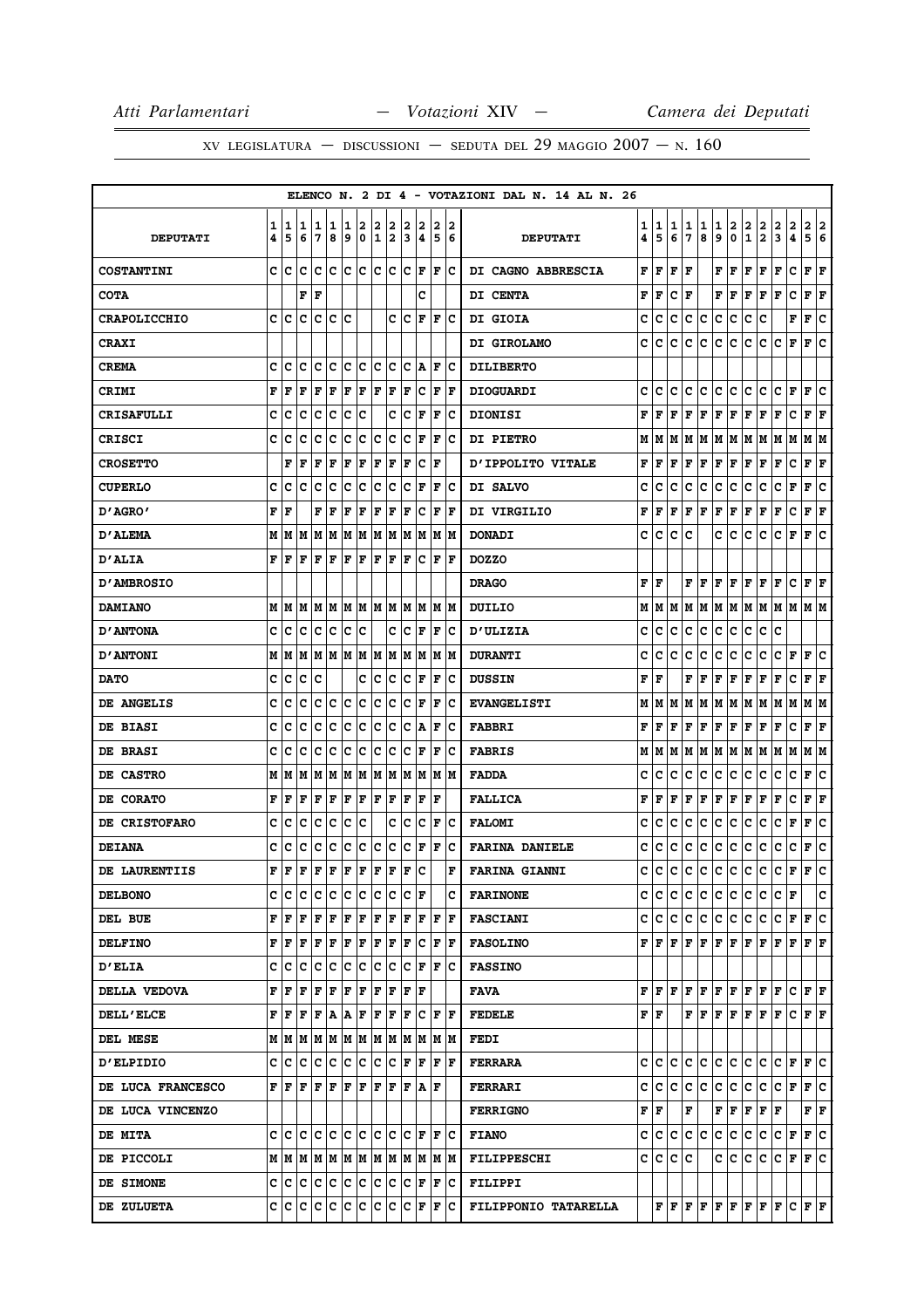|                         |        |        |                   |                 |        |        |                  |                   |        |        |                     |        |                                                                       | ELENCO N. 2 DI 4 - VOTAZIONI DAL N. 14 AL N. 26 |        |                                       |        |              |                |        |         |               |                                                                                        |               |                               |                                             |
|-------------------------|--------|--------|-------------------|-----------------|--------|--------|------------------|-------------------|--------|--------|---------------------|--------|-----------------------------------------------------------------------|-------------------------------------------------|--------|---------------------------------------|--------|--------------|----------------|--------|---------|---------------|----------------------------------------------------------------------------------------|---------------|-------------------------------|---------------------------------------------|
| <b>DEPUTATI</b>         | 1<br>4 | 1<br>5 | 11<br>6           | 1<br>7          | 1<br>8 | 1<br>9 | 2<br>$\mathbf 0$ | 2<br>$\mathbf{1}$ | 2<br>2 | 2<br>3 | 2<br>4              | 2<br>5 | 2<br>6                                                                | <b>DEPUTATI</b>                                 | 1<br>4 | 1<br>5                                | 1<br>6 | 1<br>7       | 1<br>8         | 1<br>9 | 2<br>0  | $\frac{2}{1}$ | $\frac{2}{2}$                                                                          | $\frac{2}{3}$ | 2<br>2<br>4<br>5              | 2<br>6                                      |
| <b>FINCATO</b>          | c      | c      | c                 | Iс              | Ιc     | lc.    | c                | lc.               | ∣c     | lc.    | F                   | lF.    | Ιc                                                                    | <b>GAROFANI</b>                                 | c      | с                                     | c      | c            | c              | c      | c       | c             | c                                                                                      | c             | F<br>F                        | c                                           |
| <b>FINI GIANFRANCO</b>  | F      | F      | F                 | F               | l F    | F      | l F              | ΙF                | F      | ΙF     | c                   | ΙF     | F                                                                     | <b>GASPARRI</b>                                 | F      | F                                     | F      | F            | F              | F      | F       | F             | F                                                                                      | F             | F<br>F                        | ΙF                                          |
| <b>FINI GIUSEPPE</b>    |        |        |                   |                 |        |        |                  |                   |        |        |                     |        |                                                                       | <b>GELMINI</b>                                  | F      | F                                     | F      | F            | F              | F      | F       | F             | F                                                                                      | F             | c<br>F                        | l F                                         |
| <b>FIORIO</b>           | c      | ١c     | ١c                | Iс              | ١c     | Ιc     | ΙC               | c c               |        |        | IC IF               | lF.    | Ιc                                                                    | <b>GENTILI</b>                                  | c      | c                                     | c      |              | с              | c      | с       | c             | с                                                                                      | c             | F<br>F                        | Ιc                                          |
| <b>FIORONI</b>          | М      | lМ     | IМ                | M               | IМ     | lМ     | lМ               |                   | M M    |        | IM IM               |        | IM IM                                                                 | <b>GENTILONI SILVERI</b>                        | М      | м                                     | м      | M            | M              | м      | IМ      | м             | M                                                                                      | M             | м<br>M                        | lМ                                          |
| <b>FISTAROL</b>         | с      | Ιc     | Ιc                | Ιc              | Ιc     | lc.    | ΙC               | c c               |        | Ιc     | F                   | F      | ΙC                                                                    | <b>GERMANA'</b>                                 | F      | F                                     | F      | F            | F              | FF     |         | F             | F                                                                                      | F             | с                             | ${\bf F} \mid {\bf F}$                      |
| <b>FITTO</b>            | F      | F      | F                 | F               | l F    | F      | F                | ΙF                | F      | ΙF     | с                   | F      | F                                                                     | <b>GERMONTANI</b>                               | F      | F                                     | F      | F            | F              | F      | F       | F             | F                                                                                      | F             | c<br>F                        | F                                           |
| <b>FLORESTA</b>         | F      | F      | l F               | F               |        | F      | F                | F                 | F      | ΙF     | c                   | F      | lF                                                                    | <b>GHIZZONI</b>                                 |        |                                       |        |              |                |        |         |               |                                                                                        |               |                               |                                             |
| <b>FLUVI</b>            | c      | c      | c                 | с               | c      | c      | c                | c                 | Iс     | c      | F                   | l F    | Ιc                                                                    | <b>GIACHETTI</b>                                | c      | c                                     | c      | с            | c              | c      | c       | c             | с                                                                                      | c             | F<br>F                        | c                                           |
| <b>FOGLIARDI</b>        | c      | Iс     | c                 | c               | c      | c      | c                | с                 | Iс     | c      | ΙF                  | F      | Ιc                                                                    | <b>GIACOMELLI</b>                               | c      | c                                     | c      | с            | c              | c      | с       | с             | с                                                                                      | c             | F<br>F                        | c                                           |
| <b>FOLENA</b>           | м      | lМ     | lМ                | MM              |        | M M    |                  |                   | M M    |        | M M                 |        | M M                                                                   | <b>GIACOMONI</b>                                | F      | F                                     | F      | F            | F              | F      | F       | F             | F                                                                                      | F             | c                             | ${\bf F} \,   \, {\bf F}$                   |
| FONTANA CINZIA MARIA    | c      | Ιc     | c                 | c               | Iс     | Ιc     | Iс               | Iс                | Iс     | Ιc     | F                   | l F    | Ιc                                                                    | <b>GIBELLI</b>                                  | F      | F                                     |        | F            | F              | F      | F       |               | F                                                                                      | F             | c                             |                                             |
| <b>FONTANA GREGORIO</b> | F      | ١F     | ΙF                | F               | F      | F      | F                | F                 | F      | l F    | ١A                  | F      | ١F                                                                    | <b>GIORDANO</b>                                 |        |                                       |        |              |                |        |         |               |                                                                                        |               |                               |                                             |
| <b>FORGIONE</b>         | M      | lМ     | M                 | lМ              | M      | lМ     | M                | lм                | M      | lМ     | M                   |        | M  M                                                                  | GIORGETTI ALBERTO                               | F      | F                                     | F      | F            | F              | F      | F       | F             | F                                                                                      | F             | c                             | FF                                          |
| <b>FORLANI</b>          | F      | F      | F                 | F               | F      | F      | ΙF               |                   | F      | F      | Ιc                  | F      | l F                                                                   | GIORGETTI GIANCARLO                             | F      | F                                     |        |              | F              | F      | l F     |               | FF                                                                                     |               | C                             |                                             |
| <b>FORMISANO</b>        | F      | F      | l F               | F               | l F    | F      | ΙF               | l F               | F      | l F    | c                   | F      | l F                                                                   | <b>GIOVANARDI</b>                               | М      | М                                     | м      | м            | Μ              | М      | M       | M             | M                                                                                      | M             | м                             | M   M                                       |
| <b>FOTI</b>             | F      |        | F                 | F               | ΙF     | F      | F                | ΙF                | F      | ΙF     | Ιc                  | F      | F                                                                     | <b>GIOVANELLI</b>                               | c      | c                                     | c      | с            | c              | c      | c       | с             | c                                                                                      | c             | F<br>F                        | c                                           |
| <b>FRANCESCATO</b>      | c      | Ιc     | с                 | Iс              | Iс     | Ιc     | Iс               | Ιc                | Iс     | Iс     | F                   | F      | Ιc                                                                    | <b>GIRO</b>                                     | F      | F                                     | F      | F            | F              | F      | F       | F             | F                                                                                      | F             | c                             | ${\bf F} \mid {\bf F}$                      |
| <b>FRANCESCHINI</b>     | М      | lМ     |                   | MMMMM           |        |        | lМ               |                   | M M    |        | M M                 | lМ     | ΙC                                                                    | <b>GIUDICE</b>                                  | F      | F                                     | F      | c            | F              | F      | F       | F             | F                                                                                      | F             | с<br>F                        | l F                                         |
| <b>FRANCI</b>           | с      | Ιc     |                   |                 | c      | Iс     | Iс               | lc.               | Iс     | Iс     | F                   | F      | Ιc                                                                    | <b>GIUDITTA</b>                                 | c      | c                                     | c      | с            | c              | c      | c       | с             | с                                                                                      | с             | F<br>F                        | F                                           |
| <b>FRANZOSO</b>         | F      | F      | F                 | F               | F      | F      | F                | ΙF                | F      | ΙF     | c                   | F      | F                                                                     | GIULIETTI                                       | c      | c                                     | c      | с            | c              | c      | c       | с             | c                                                                                      | с             | F<br>F                        | c                                           |
| <b>FRASSINETTI</b>      | F      | F      | F                 | F               | F      | F      | F                | F                 | F      | ΙF     | Ιc                  | F      | l F                                                                   | GOISIS                                          |        |                                       |        |              |                |        |         |               |                                                                                        |               |                               |                                             |
| <b>FRATTA PASINI</b>    | F      | F      | ΙF                | F               | l F    | F      | F                | F                 | F      | ΙF     | c                   | F      | l F                                                                   | GOZI                                            | c      | c                                     | c      | с            | с              | c      | c       | c             | c                                                                                      | с             | F<br>F                        | c                                           |
| <b>FRIAS</b>            | c      | с      | c                 | c               | c      | Ιc     | c                | c                 | Iс     | C      | c                   | F      | Ιc                                                                    | <b>GRASSI</b>                                   | c      | c                                     | с      | c            | c              |        | c       | c             | c                                                                                      | c             | F<br>F                        | lc.                                         |
| <b>FRIGATO</b>          | c      | c      | c                 | c               | c      | c      | c                | c                 | c      | lc     | F                   | F      | Ιc                                                                    | <b>GRECO</b>                                    |        |                                       |        |              |                |        |         |               |                                                                                        |               |                               |                                             |
| <b>FRONER</b>           | C      | lc     | Ιc                | Ιc              | Ιc     | Ιc     | ١c               | lc                | Iс     | Ιc     | F                   | l F    | Ιc                                                                    | GRILLINI                                        | c      | c                                     | c      | с            | с              | c      | c       | c             | c                                                                                      | с             | F F                           | ١c                                          |
| <b>FUGATTI</b>          | F      | F      | F                 | $F$ $F$ $F$ $F$ |        |        |                  | F F               |        | F      | Ιc                  |        | $ {\bf F}  {\bf F} $                                                  | <b>GRIMALDI</b>                                 |        |                                       |        |              |                |        |         |               |                                                                                        |               |                               |                                             |
| <b>FUMAGALLI</b>        | c      | Iс     | Ιc                | Iс              | c      | c      | c                | ∣c                |        | c      | l F                 |        | F C                                                                   | <b>GRIMOLDI</b>                                 |        | F F.                                  | F      | F            | $\mathbf{F}$ . |        |         |               | $F$ $F$ $F$ $F$ $F$ $F$                                                                |               |                               | FF                                          |
| <b>FUNDARO'</b>         | c      | Ιc     | lc                | Ιc              | c      | c      | c                | c                 | ∣c     | lc.    | F                   | F      | ∣c                                                                    | <b>GUADAGNO</b>                                 | c      | c                                     | c      | c            | c              |        | c c c c |               |                                                                                        |               |                               | $ {\bf C}  {\bf F}  {\bf F}  {\bf C}$       |
| <b>GALANTE</b>          |        |        |                   |                 |        |        |                  |                   |        |        |                     |        | $M$   $M$   $M$   $M$   $M$   $M$   $M$   $M$   $M$   $M$   $M$   $M$ | <b>HOLZMANN</b>                                 | F      | F                                     | F      |              | F F            |        |         |               | F F F F F F                                                                            |               |                               | ${\bf F} \parallel {\bf F}$                 |
| <b>GALATI</b>           |        |        |                   |                 |        |        |                  |                   |        |        |                     |        |                                                                       | <b>IACOMINO</b>                                 | c      | c                                     | c      | c            | c              | c      | lc.     | C             | lc.                                                                                    |               |                               | $C$ $\mathbf{F}$ $\mathbf{F}$ $\mathbf{C}$  |
| <b>GALEAZZI</b>         |        |        |                   |                 |        |        |                  |                   |        |        | C C C C C C C C C F |        | F C                                                                   | <b>IANNARILLI</b>                               |        |                                       |        |              |                |        |         |               |                                                                                        |               |                               |                                             |
| <b>GALLETTI</b>         |        | F F    | lF.               | lF.             | lF.    | lF.    | lF.              | F  F              |        | lF.    |                     |        | C  F  F                                                               | <b>IANNUZZI</b>                                 | c      | с                                     | c      | c            | с              |        | c c     | c             | c                                                                                      |               | $C$ $\mathbf{F}$ $\mathbf{F}$ | lc.                                         |
| <b>GALLI</b>            |        |        |                   |                 |        |        |                  |                   |        |        |                     |        |                                                                       | <b>INCOSTANTE</b>                               | c      | с                                     | с      | с            | c              | c c    |         | c             | c.                                                                                     | c             | F                             | F C                                         |
| <b>GAMBA</b>            | F      | l F    | F                 | F               | ١F     | F      | ١F               | F F               |        | l F    | lc                  |        | le le                                                                 | INTRIERI                                        | c      | c                                     | c      | c            | c              | c c    |         | c             | lc.                                                                                    |               |                               | $ {\tt C}\, {\tt F}\, {\tt F}\, {\tt C}\, $ |
| <b>GAMBESCIA</b>        |        | c c    | lc.               | lc.             | Iс     | lc.    | lc.              | lc.               | Ιc     | Iс     | ΙA                  |        | $ {\bf F} {\bf C}$                                                    | <b>JANNONE</b>                                  | F      | F                                     | F      | F            | $\mathbf{F}$ . |        |         |               | $ {\bf F}\, {\bf F}\, {\bf F}\, {\bf F}\, {\bf F} $                                    |               | c                             | F F                                         |
| <b>GARAGNANI</b>        | F      | F      | F                 | F               | F      | F      | F                | F F               |        | lF.    | Ιc                  |        | F F                                                                   | <b>KHALIL</b>                                   | с      | c                                     | с      | с            | с              | c c    |         | C             | c                                                                                      | C F           |                               | F C                                         |
| <b>GARAVAGLIA</b>       | F      | ١F     | F                 | F F             |        | F      | F                |                   |        | F      | Ιc                  |        | F  F                                                                  | <b>LA FORGIA</b>                                | c      | c                                     | c      | c            | c              | c      | IC.     | c             | c                                                                                      | c             | F<br>F                        | lc.                                         |
| <b>GARDINI</b>          | F      | F      | F                 | F               | ΙF     | F      | F                | F F               |        | lF.    |                     |        | C F F                                                                 | LAGANA' FORTUGNO                                |        |                                       |        |              |                |        |         |               |                                                                                        |               |                               |                                             |
| GARNERO SANTANCHE'      |        | FF     | $\bf  F  F  F  F$ |                 |        |        |                  |                   | F F F  |        | Iс                  |        |                                                                       | <b>LAINATI</b>                                  |        | ${\bf F} \parallel {\bf F} \parallel$ | F      | $\mathbf{F}$ | F              |        |         |               | $\mathbf{F} \left  \mathbf{F} \right  \mathbf{F} \left  \mathbf{F} \right  \mathbf{F}$ |               |                               | C  F  F                                     |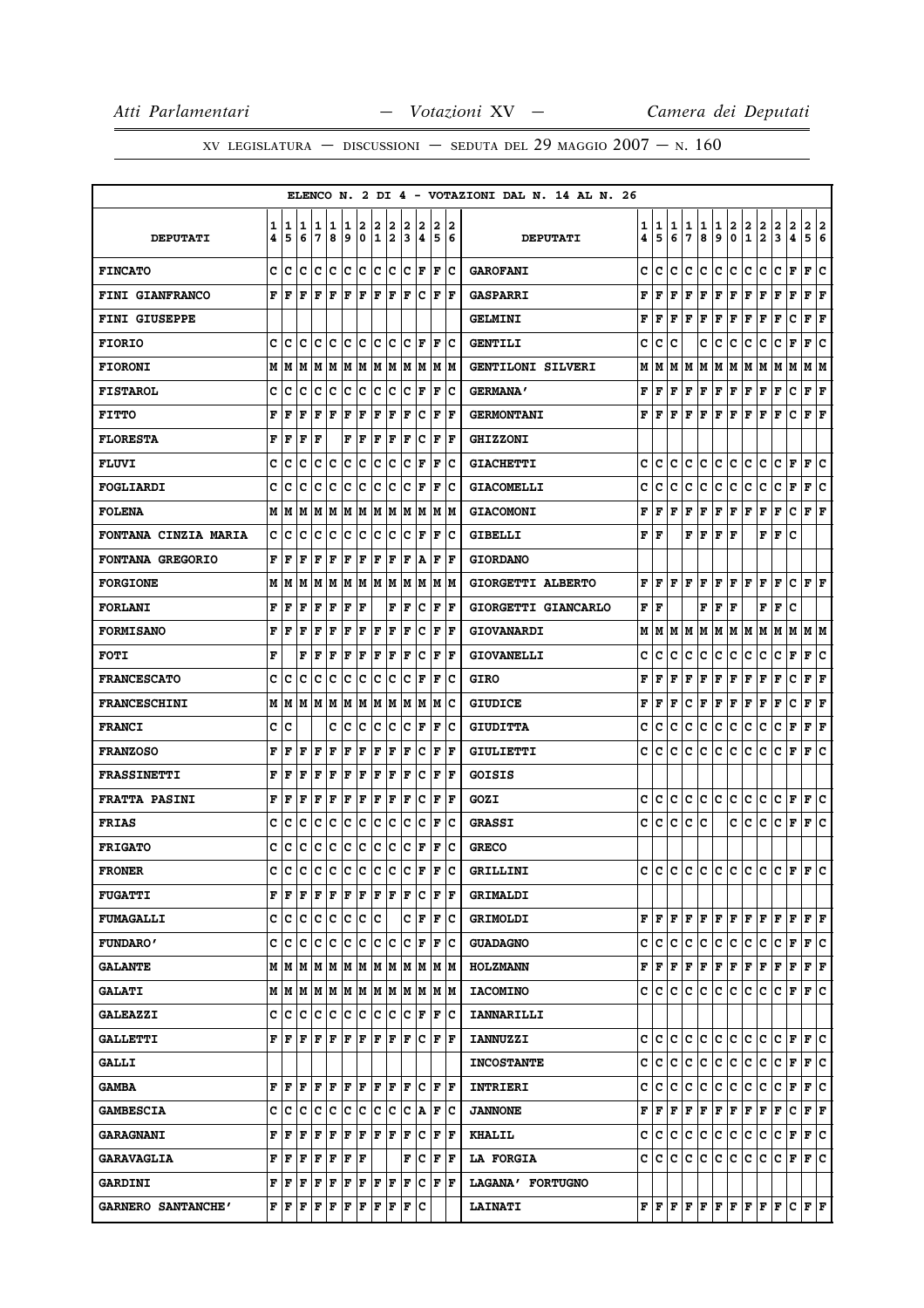|                    |        |                                   |         |         |            |          |        |        |        |        |                           |        |                    | ELENCO N. 2 DI 4 - VOTAZIONI DAL N. 14 AL N. 26 |        |                             |        |        |        |                                     |        |                              |        |                      |             |                                                                             |  |
|--------------------|--------|-----------------------------------|---------|---------|------------|----------|--------|--------|--------|--------|---------------------------|--------|--------------------|-------------------------------------------------|--------|-----------------------------|--------|--------|--------|-------------------------------------|--------|------------------------------|--------|----------------------|-------------|-----------------------------------------------------------------------------|--|
| <b>DEPUTATI</b>    | 1<br>4 | 5                                 | 11<br>6 | 1<br>17 | 1<br>8     | 1<br>و ا | 2<br>0 | 2<br>1 | 2<br>2 | 2<br>3 | 2<br>4                    | 2<br>5 | 12<br>6            | <b>DEPUTATI</b>                                 | 1<br>4 | 1<br>5                      | 1<br>6 | 1<br>7 | 1<br>8 | 1<br>9                              | 2<br>0 | $\mathbf{2}$<br>$\mathbf{1}$ | 2<br>2 | 2<br>3               | 2<br>4      | 2<br> 2<br>5 6                                                              |  |
| <b>LA LOGGIA</b>   | F      | l F                               | l F     | F F     |            | F F      |        | F F    |        | lF.    | lc                        |        |                    | <b>MANCUSO</b>                                  | F      | l F                         | F      | F      | F      | F                                   | F      | F                            | F      | F                    | c           | ${\bf F}$ ${\bf F}$                                                         |  |
| <b>LA MALFA</b>    | М      | lМ                                | M       | lм      |            |          |        |        | MMMMMM |        | M M                       |        | IM IM              | <b>MANTINI</b>                                  |        | C                           | C      | c      | c      | c                                   | c      | c                            | C      | c                    | F           | lc.<br>F                                                                    |  |
| <b>LAMORTE</b>     | F      | F                                 | F       | F       | F          | F        | F      | F      | F      | ΙF     | Ιc                        | F      | lF                 | <b>MANTOVANI</b>                                | c      | c                           | c      | c      | c      | c                                   | c      | с                            | с      | с                    | F           | ١c<br>F                                                                     |  |
| <b>LANDOLFI</b>    |        |                                   |         |         |            |          |        |        |        |        |                           |        | M M                | <b>MARAN</b>                                    | c      | c                           | c      | c      | c      | c                                   | c      | c                            | c      | c                    | F           | F<br> c                                                                     |  |
| <b>LANZILLOTTA</b> |        | MM                                |         |         |            |          |        |        |        |        | M  M  M  M  M  M  M  M  M | M      | lМ                 | <b>MARANTELLI</b>                               | c      | c                           | c      | c      | c      | с                                   | c      | с                            | c      | с                    | F           | F<br>Iс                                                                     |  |
| <b>LARATTA</b>     |        | c Ic                              |         |         |            |          |        | c c    |        | IC.    | F                         | F      | ΙC                 | <b>MARCAZZAN</b>                                |        |                             |        |        |        |                                     |        |                              |        |                      |             |                                                                             |  |
| LA RUSSA           |        |                                   |         |         |            |          |        |        |        |        |                           |        |                    | <b>MARCENARO</b>                                | c      | c                           | c      | c      | c      | с                                   | c      | с                            | c      | с                    | F           | F<br>c                                                                      |  |
| <b>LATTERI</b>     | c      | Iс                                | c       | c       | c          | c        | c      | c      | c      | lc.    | lF.                       | l F    | Ιc                 | <b>MARCHI</b>                                   | c      | c                           | c      | c      | с      | c                                   | c      | c                            | c      | c                    | F           | F C                                                                         |  |
| <b>LAURINI</b>     | F      | F                                 | F       | F       | F          | F        | F      | F      | F      | F      |                           | F      | l F                | <b>MARGIOTTA</b>                                | c      | c                           | c      | c      | с      | c                                   | c      | с                            | c      | c                    | F           | lc.<br>F                                                                    |  |
| LAZZARI            | F      | l F                               | l F     | l F     | F          | F        | F      | l F    |        | F      | Iс                        | F      | l F                | <b>MARIANI</b>                                  | c      | c                           | c      | c      | c      | c                                   | c      | c                            | c      | c                    | F           | F<br>Iс                                                                     |  |
| LEDDI MAIOLA       | c      | c                                 | c       | c       | ∣c         | c        | c      | c      | Iс     | c      | F                         | F      | Ιc                 | <b>MARINELLO</b>                                | F      | F                           | F      | F      | F      | $\mathbf F$                         | F      | F                            | F      | F                    | c           | ${\bf F}$ ${\bf F}$                                                         |  |
| <b>LENNA</b>       | F      | F                                 | F       | F       | F          | F        | F      | F      | F      | F      | c                         | ΙF     | ΙF                 | <b>MARINO</b>                                   |        |                             |        |        |        |                                     |        |                              |        |                      |             |                                                                             |  |
| LENZI              | c      | C                                 | IС      | Iс      | Ιc         | Ιc       | Ιc     | Ιc     | Iс     | c      | F                         | F      | ΙC                 | <b>MARONE</b>                                   | c      | lc.                         | C      | c      | lC.    | c                                   | IC.    | C                            | IС     | C F                  |             | F C                                                                         |  |
| LEO                | F      | F                                 | F       | F       | l F        | ΙF       | l F    | l F    | F      | l F    | c                         | F      | l F                | <b>MARONI</b>                                   | м      | lМ                          | M      | lм     |        | M   M   M   M                       |        |                              |        |                      |             | M  M  M  M                                                                  |  |
| <b>LEONE</b>       | F      | lF                                | F       | F       | F          | F        | F      | F      | F      | lF.    | Iс                        | F      | F                  | <b>MARRAS</b>                                   |        |                             |        |        |        |                                     |        |                              |        |                      |             |                                                                             |  |
| <b>LEONI</b>       | c      | C                                 | IС      | Ιc      | Ιc         | Iс       | Ιc     | Ιc     | Iс     | Iс     |                           | F      | ΙC                 | <b>MARTELLA</b>                                 | c      | с                           | c      | c      | c      | c                                   | c      | C                            | lc.    | c                    | F           | lc.<br>F                                                                    |  |
| <b>LETTA</b>       |        | M   M   M                         |         | lм      | M          | lм       | M      | lм     | lм     | lм     | lМ                        | lм     | lМ                 | MARTINELLI                                      | F      | lF.                         | F      | F      | F      | F                                   | F      |                              | F      |                      | F           | F<br>ΙF                                                                     |  |
| LEVI               |        | M   M   M   M   M   M   M   M   M |         |         |            |          |        |        |        |        | M M                       |        | M M                | <b>MARTINELLO</b>                               |        |                             |        |        |        |                                     |        |                              |        |                      |             |                                                                             |  |
| <b>LICANDRO</b>    | c      | с                                 | c       | Iс      | Iс         | Ιc       | Iс     | Ιc     | c      | c      | F                         | ΙF     | Iс                 | <b>MARTINO</b>                                  | F      | F                           | F      | F      | F      | ΙF                                  | F      | F                            | F      | F                    | F           | F<br>ΙF                                                                     |  |
| LICASTRO SCARDINO  | F      | F                                 | F       | F       | F          | F        | F      | F      | F      | F      | Iс                        | F      | ΙF                 | <b>MARTUSCIELLO</b>                             | F      | F                           | F      | F      | A      | F                                   | F      | F                            | F      | F                    | c           | F F                                                                         |  |
| <b>LI CAUSI</b>    | c      | Iс                                | c       | c       | c          | c        | c      | c      |        | c      | F                         |        | F                  | <b>MASCIA</b>                                   | c      | c                           | c      | c      | с      | c                                   | с      | c                            | c      | c                    | F           | F<br>c                                                                      |  |
| <b>LION</b>        | C      | c                                 | c       | lc      | lc         | Ιc       | lc.    | c      | Iс     | c      | F                         | F      | Ιc                 | <b>MATTARELLA</b>                               | c      | c                           | c      | c      | C      | c                                   | c      | c                            | c      | с                    | F           | F<br>١c                                                                     |  |
| LISI               |        |                                   |         |         |            |          |        |        |        |        |                           |        |                    | <b>MAZZARACCHIO</b>                             | F      | F                           | F      | F      | F      | F                                   | F      | Г                            | F      | F                    | с           | F<br>ŀF                                                                     |  |
| <b>LOCATELLI</b>   | c      | с                                 | с       | Iс      | Ιc         | Ιc       | Ιc     | Iс     | Iс     | Iс     | F                         | F      | ΙC                 | MAZZOCCHI                                       | F      | F                           | F      | F      | F      | $\mathbf F$                         | F      | F                            | F      | F                    | $\mathbf C$ | F<br>F                                                                      |  |
| <b>LOMAGLIO</b>    | c      | c                                 | lc.     | c c     |            | c        | c      | c c    |        | lc.    | F                         | F      | ΙC                 | <b>MAZZONI</b>                                  | F      | F                           | F      | F      | F      | F                                   | F      | F                            | F      | F                    | c           | $ {\bf F}  {\bf F} $                                                        |  |
| LOMBARDI           | C      | lc                                | c       | Ιc      | Iс         | Ιc       | ١c     | lc     |        | с      | l F                       | ΙF     | Ιc                 | <b>MELANDRI</b>                                 | М      | lм                          | M      |        |        | M  M  M  M  M  M                    |        |                              |        | lм                   | M           | IМ<br>lМ                                                                    |  |
| LO MONTE           |        | FF                                | F       |         | F          | F        | F      | F      | F      | F      | F                         | F      | ١F                 | MELE                                            |        |                             |        |        |        |                                     |        |                              |        |                      |             |                                                                             |  |
| <b>LONGHI</b>      | C      | c                                 | lc      | Ιc      | c          | c        | c      | c      | c      | c      | Ιc                        |        |                    | <b>MELLANO</b>                                  |        |                             |        |        |        |                                     |        |                              |        |                      |             |                                                                             |  |
| LO PRESTI          | F      | F                                 | F       | F       | F          | F        | F      | F      | F      | F      | c                         | F      | ١F                 | <b>MELONI</b>                                   |        |                             |        |        |        | $M$ $M$ $M$ $M$ $M$ $M$ $M$ $M$ $M$ |        |                              |        | MM                   |             | M M                                                                         |  |
| <b>LOVELLI</b>     |        | c  c                              | c       | c       | $ {\bf c}$ | c        | Iс     |        | c      | c      | F                         | F      | Iс                 | <b>MENIA</b>                                    | F      | F                           | F      | F F    |        | F F                                 |        | F                            | F      | F                    | c           | F F                                                                         |  |
| <b>LUCA'</b>       |        |                                   | c  c    | Ιc      | c          | c        | c      | c      | Iс     | Iс     |                           | F      | Ιc                 | <b>MEREU</b>                                    |        | ${\bf F}$ $\bf{F}$ $\bf{F}$ |        | F      | F      |                                     | F      | F                            | F      | F                    | c           | $ {\bf F}  {\bf F} $                                                        |  |
| <b>LUCCHESE</b>    | F      | F                                 | F       | F       | ΙF         | F F      |        | F F    |        | F      | Iс                        | F      | ١F                 | <b>MERLO GIORGIO</b>                            |        | c  c  c                     |        | c      | lc.    | lc.                                 | c      | c.                           | c      | c                    |             | F F C                                                                       |  |
| LULLI              | c      | Iс                                | Iс      | Iс      | Iс         | c        | c      | Iс     | c      | c      | F                         | F      | Ιc                 | MERLO RICARDO ANTONIO                           |        |                             |        |        |        |                                     |        |                              |        |                      |             |                                                                             |  |
| LUMIA              | c      | c                                 | c       | Iс      | ∣c         | c        | ∣c     | Iс     | IС     | IС     | F                         | F      | Ιc                 | <b>MERLONI</b>                                  |        | c c c                       |        | c c    |        |                                     | c      | c                            | lc.    |                      |             | C F F C                                                                     |  |
| <b>LUONGO</b>      | c      | c                                 | lc      | Ιc      | lc         | c        | ١c     | Ιc     | Iс     | lc.    | lF                        | F      | Ιc                 | <b>META</b>                                     |        |                             |        |        |        |                                     |        |                              |        |                      |             | $M$   $M$   $M$   $M$   $M$   $M$   $M$   $M$   $M$   $M$   $M$   $M$   $M$ |  |
| LUPI               | F      | F                                 | F       | F       | F          | F        | F      | F      | F      | F      |                           |        | F  F               | <b>MIGLIAVACCA</b>                              |        |                             |        |        |        |                                     |        |                              |        |                      |             |                                                                             |  |
| <b>LUSETTI</b>     |        | c  c                              | IC.     | c c     |            | ∣c       | ∣c     | c      | ∣c     | IC.    | F                         |        | $ {\bf F} {\bf C}$ | <b>MIGLIOLI</b>                                 |        |                             |        |        |        | c c c c c c c c c c                 |        |                              |        | $ {\bf C}  {\bf F} $ |             | F C                                                                         |  |
| <b>LUSSANA</b>     |        | F  F                              | F       | F       | F          | F        | F      | F      | F      | F      | Iс                        | F      | ΙF                 | <b>MIGLIORE</b>                                 |        | MIM                         |        |        |        |                                     |        |                              |        |                      |             |                                                                             |  |
| <b>MADERLONI</b>   |        | c c c c c c c c c c               |         |         |            |          |        |        |        |        | $ {\bf C}  {\bf F} $      | F      | ΙC                 | <b>MIGLIORI</b>                                 |        |                             |        |        |        |                                     |        |                              |        |                      |             |                                                                             |  |
| <b>MANCINI</b>     |        | c  c                              | c c     |         | IС         | c        | с      | c      | IС     | c      | F                         | F      | Iс                 | <b>MILANA</b>                                   |        | c c c                       |        |        |        | c c c c                             |        | c c                          |        |                      |             | $ {\bf C}  {\bf F}  {\bf F}  {\bf C}$                                       |  |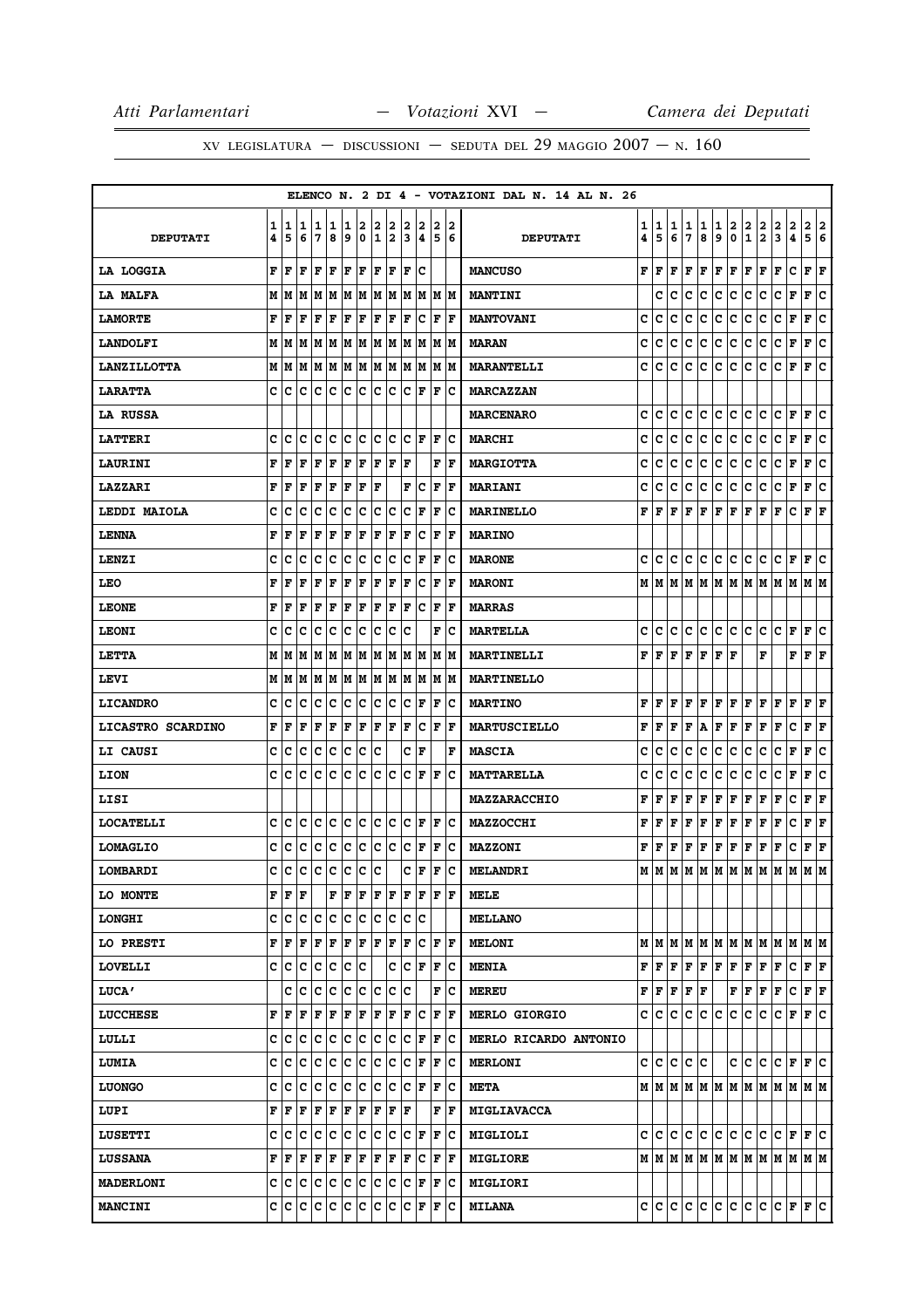|                         |        |         |        |                                                                                                                             |        |        |                  |                   |                     |        |                                                                       |        |                      | ELENCO N. 2 DI 4 - VOTAZIONI DAL N. 14 AL N. 26 |        |                                       |        |        |        |        |         |               |                                                                                                                                                                                                                                                                                                                                                                                                                                                                                            |               |                               |                           |        |
|-------------------------|--------|---------|--------|-----------------------------------------------------------------------------------------------------------------------------|--------|--------|------------------|-------------------|---------------------|--------|-----------------------------------------------------------------------|--------|----------------------|-------------------------------------------------|--------|---------------------------------------|--------|--------|--------|--------|---------|---------------|--------------------------------------------------------------------------------------------------------------------------------------------------------------------------------------------------------------------------------------------------------------------------------------------------------------------------------------------------------------------------------------------------------------------------------------------------------------------------------------------|---------------|-------------------------------|---------------------------|--------|
| <b>DEPUTATI</b>         | 1<br>4 | 1<br>5  | 1<br>6 | 1<br>7                                                                                                                      | 1<br>8 | 1<br>9 | 2<br>$\mathbf 0$ | 2<br>$\mathbf{1}$ | 2<br>12             | 2<br>3 | 2<br>$\overline{\mathbf{4}}$                                          | 2<br>5 | 2<br>6               | <b>DEPUTATI</b>                                 | 1<br>4 | 1<br>5                                | 1<br>6 | 1<br>7 | 1<br>8 | 1<br>9 | 2<br>0  | $\frac{2}{1}$ | $\frac{2}{2}$                                                                                                                                                                                                                                                                                                                                                                                                                                                                              | $\frac{2}{3}$ | $\frac{2}{4}$                 | 2<br>5                    | 2<br>6 |
| <b>MILANATO</b>         | F      | F       | l F    | lF.                                                                                                                         | F      | F      | F                | F                 | F                   | F      | c                                                                     | F      | ١F                   | ORLANDO ANDREA                                  |        |                                       |        |        |        |        |         |               |                                                                                                                                                                                                                                                                                                                                                                                                                                                                                            |               |                               |                           |        |
| <b>MINARDO</b>          | F      | F       | F      | F                                                                                                                           | l F    | F      | l F              | l F               | F                   | l F    | c                                                                     | l F    | F                    | ORLANDO LEOLUCA                                 | М      | M                                     | м      |        |        |        |         |               | MMMMMMMMM                                                                                                                                                                                                                                                                                                                                                                                                                                                                                  |               |                               | M M                       |        |
| <b>MINASSO</b>          | F      | F       | l F    | F                                                                                                                           | F      | F      |                  | F                 | F                   | ΙF     | F                                                                     | F      | F                    | <b>OSSORIO</b>                                  | c      | c                                     | c      | c      | c      | c      | c.      | c             | c                                                                                                                                                                                                                                                                                                                                                                                                                                                                                          | c             | F                             | F                         | c      |
| <b>MINNITI</b>          |        | MM      |        |                                                                                                                             |        |        |                  |                   | M  M  M  M  M  M  M |        | MM                                                                    |        | M M                  | <b>OTTONE</b>                                   | c      | c                                     | с      | с      | с      | с      | с       | с             | с                                                                                                                                                                                                                                                                                                                                                                                                                                                                                          | с             | c                             | F                         | ١c     |
| <b>MISIANI</b>          | c      | с       | c      | Iс                                                                                                                          | Iс     | Ιc     | Iс               | Ιc                | Iс                  | Iс     | F                                                                     | F      | Ιc                   | PAGLIARINI                                      | c      | c                                     | c      | с      | с      | c      | с       | с             | с                                                                                                                                                                                                                                                                                                                                                                                                                                                                                          | c             | F                             | F                         | c      |
| <b>MISITI</b>           | c      | c       | Iс     | Iс                                                                                                                          | Iс     | Ιc     | Ιc               | Ιc                | Iс                  | Iс     | F                                                                     | c      | ΙC                   | <b>PALMIERI</b>                                 |        |                                       |        | F      | F      | F      | F       | F             | F                                                                                                                                                                                                                                                                                                                                                                                                                                                                                          | F             |                               |                           |        |
| <b>MISTRELLO DESTRO</b> | F      | F       | F      | F                                                                                                                           | F      | F      | F                | F                 | F                   | ΙF     | c                                                                     | F      | lF                   | <b>PALOMBA</b>                                  | c      | c                                     | c      | c      | c      | c      | c       | с             | с                                                                                                                                                                                                                                                                                                                                                                                                                                                                                          | c             | F                             | F                         | c      |
| <b>MISURACA</b>         | F      | F       | F      | F                                                                                                                           | F      | F      | F                | F                 | F                   | F      | c                                                                     | F      | lF                   | <b>PALUMBO</b>                                  | F      | F                                     | F      | F      | F      | F      | F       | F             | F                                                                                                                                                                                                                                                                                                                                                                                                                                                                                          | г             | c                             | ${\bf F} \,   \, {\bf F}$ |        |
| <b>MOFFA</b>            | F      | F       | l F    | F                                                                                                                           | F      | F      | F                | F                 | F                   | ΙF     | lc.                                                                   | F      | l F                  | <b>PANIZ</b>                                    | F      | F                                     | F      | F      | F      | FF     |         | F             | F                                                                                                                                                                                                                                                                                                                                                                                                                                                                                          | F             | c                             | ${\bf F}$ ${\bf F}$       |        |
| <b>MONACO</b>           | c      | c       | Iс     | c                                                                                                                           | Iс     | Ιc     | Iс               | c                 | Iс                  | c      | F                                                                     | F      | Ιc                   | PAOLETTI TANGHERONI                             | F      | F                                     | F      | F      | F      | F      | F       | F             | F                                                                                                                                                                                                                                                                                                                                                                                                                                                                                          | F             | c                             |                           |        |
| <b>MONDELLO</b>         | F      |         | F      | l F                                                                                                                         | l F    | F      | F                | F                 | l F                 | F      | Ιc                                                                    | F      | ١F                   | PAPINI                                          |        |                                       |        |        |        |        | с       | с             | с                                                                                                                                                                                                                                                                                                                                                                                                                                                                                          | c             | F                             | F                         | c      |
| <b>MONTANI</b>          |        |         |        |                                                                                                                             |        |        |                  |                   |                     |        |                                                                       |        |                      | <b>PARISI</b>                                   | м      | M                                     | м      | IМ     | M      | M      | M       | М             | M                                                                                                                                                                                                                                                                                                                                                                                                                                                                                          | M             | м                             | M M                       |        |
| <b>MORMINO</b>          | F      | l F     | l F    | ١F                                                                                                                          | ΙF     | F      | ١F               | F  F              |                     | F      | Iс                                                                    | lF.    | ١F                   | <b>PAROLI</b>                                   |        |                                       |        |        |        |        |         |               | $M$   $M$   $M$   $M$   $M$   $M$   $M$   $M$   $M$   $M$   $M$   $M$   $M$                                                                                                                                                                                                                                                                                                                                                                                                                |               |                               |                           |        |
| <b>MORONI</b>           | F      | l F     | F      | F                                                                                                                           | l F    | F      | l F              | F                 | F                   | ΙF     | c                                                                     | F      | lF                   | <b>PATARINO</b>                                 |        |                                       |        |        |        |        |         |               |                                                                                                                                                                                                                                                                                                                                                                                                                                                                                            |               |                               |                           |        |
| <b>MORRI</b>            | c      | c       | c      | c                                                                                                                           | c      | Ιc     |                  | с                 | ∣c                  | lc     | F                                                                     | F      | Ιc                   | PECORARO SCANIO                                 |        | MIM                                   | м      | M      |        |        |         |               | M  M  M  M  M  M  M                                                                                                                                                                                                                                                                                                                                                                                                                                                                        |               |                               | M  M                      |        |
| <b>MORRONE</b>          | М      | M       | lМ     | MM                                                                                                                          |        |        | MM               |                   | MM                  |        | M  M  M  M                                                            |        |                      | PECORELLA                                       |        |                                       | F      | F      | F      |        |         |               | F F F F F                                                                                                                                                                                                                                                                                                                                                                                                                                                                                  |               | c                             | F F                       |        |
| <b>MOSELLA</b>          | c      | c       | c      | Iс                                                                                                                          | Ιc     | Ιc     | Ιc               | Iс                | Iс                  | Iс     | F                                                                     | F      | Ιc                   | <b>PEDICA</b>                                   | c      | c                                     | с      | с      | c      | c      | c       | c             | с                                                                                                                                                                                                                                                                                                                                                                                                                                                                                          | c             | F                             | F                         | c      |
| <b>MOTTA</b>            | c      | с       | Iс     | Iс                                                                                                                          | Iс     | c      | c                | Iс                | Iс                  | Ιc     | F                                                                     | F      | Ιc                   | PEDRINI                                         |        |                                       |        |        |        |        |         |               |                                                                                                                                                                                                                                                                                                                                                                                                                                                                                            |               |                               |                           |        |
| <b>MUNGO</b>            | c      | с       | с      | c                                                                                                                           | Ιc     | Ιc     | Iс               | Iс                | Iс                  | Iс     | F                                                                     | l F    | ΙC                   | PEDRIZZI                                        | F      | F                                     | F      | F      |        |        |         |               | F                                                                                                                                                                                                                                                                                                                                                                                                                                                                                          | F             | с                             | F                         | ΙF     |
| <b>MURA</b>             | М      | M       | M      | M   M   M   M                                                                                                               |        |        |                  |                   | M M                 |        | M M                                                                   |        | M M                  | PEDULLI                                         | c      | c                                     | c      | с      | с      | с      | c       | с             | с                                                                                                                                                                                                                                                                                                                                                                                                                                                                                          | с             | F                             | F                         | ١c     |
| <b>MURGIA</b>           | F      | F       | l F    | F                                                                                                                           | l F    |        | F                | F                 | F                   | F      | c                                                                     | F      | F                    | <b>PEGOLO</b>                                   | c      | c                                     | c      | c      | с      | c      | c       | с             | с                                                                                                                                                                                                                                                                                                                                                                                                                                                                                          | c             |                               | F                         | c      |
| MUSI                    | c      | c       | c      | c                                                                                                                           | c      | c      | c                | c                 | c                   | lc     | F                                                                     | F      | Ιc                   | <b>PELINO</b>                                   | F      | F                                     | F      | F      | F      | F      | F       | F             | Г                                                                                                                                                                                                                                                                                                                                                                                                                                                                                          | г             | с                             | ${\bf F} \mid {\bf F}$    |        |
| <b>MUSSI</b>            |        | M   M   |        |                                                                                                                             |        |        |                  |                   |                     |        | M  M  M  M  M  M  M  M  M  M  M                                       |        |                      | <b>PELLEGRINO</b>                               | c      | c                                     | c      | с      | c      | c      | c       | c             | c                                                                                                                                                                                                                                                                                                                                                                                                                                                                                          | c             | F                             | F                         | c      |
| <b>NACCARATO</b>        |        |         |        |                                                                                                                             |        |        |                  |                   |                     |        |                                                                       |        |                      | PEPE ANTONIO                                    | F      | F                                     | F      | F      | F      | F      | F       | F             | F                                                                                                                                                                                                                                                                                                                                                                                                                                                                                          | F             | с                             | F                         | F      |
| NAN                     | F      |         | F      | F                                                                                                                           | F      | F      | F                | l F               |                     |        | с                                                                     | ١F     |                      | PEPE MARIO                                      |        | F                                     | F      | F      | F      | F      | F       | F             | F                                                                                                                                                                                                                                                                                                                                                                                                                                                                                          | F             | c                             |                           |        |
| <b>NANNICINI</b>        | C      | lc      | ١c     | lc.                                                                                                                         | c c c  |        |                  |                   | c c c               |        | ١F                                                                    | F      | Ιc                   | <b>PERETTI</b>                                  |        |                                       |        |        |        |        |         |               |                                                                                                                                                                                                                                                                                                                                                                                                                                                                                            |               |                               |                           |        |
| <b>NAPOLETANO</b>       | с      | Ιc      | ΙC     | Ιc                                                                                                                          | Iс     | lc.    | Iс               | Ιc                | Iс                  | Ιc     | Iс                                                                    |        | F C                  | <b>PERINA</b>                                   |        | FF                                    | F      |        | F F    |        | F F F F |               |                                                                                                                                                                                                                                                                                                                                                                                                                                                                                            | F             | c                             | F F                       |        |
| <b>NAPOLI ANGELA</b>    | F      | ١F      | l F    | lF.                                                                                                                         | F      | F      | F                | F                 | lF.                 | lF.    | Iс                                                                    | F      | ١F                   | <b>PERTOLDI</b>                                 | c      | с                                     | c      | c      | c      |        | c c     | c             | lc.                                                                                                                                                                                                                                                                                                                                                                                                                                                                                        | c             | F                             | F C                       |        |
| <b>NAPOLI OSVALDO</b>   | F      | ١F      | F      | F                                                                                                                           | F      | F      | F                | F                 | F                   | F      | c                                                                     |        | F  F                 | <b>PERUGIA</b>                                  | c      | c                                     | c      | c      | c      | с      | c       | c             |                                                                                                                                                                                                                                                                                                                                                                                                                                                                                            | c             |                               | F                         |        |
| <b>NARDI</b>            |        | FF      |        | F   F   F   F   F   F                                                                                                       |        |        |                  |                   |                     |        | F F F F                                                               |        |                      | <b>PESCANTE</b>                                 | F      | F                                     | F      |        |        |        |         |               | $\mathbf{F} \left  \mathbf{F} \right. \left  \mathbf{F} \right. \left  \mathbf{F} \right. \left  \mathbf{F} \right. \left  \mathbf{F} \right. \left  \mathbf{F} \right. \left  \mathbf{F} \right.$                                                                                                                                                                                                                                                                                         |               | c                             | F F                       |        |
| <b>NARDUCCI</b>         |        | c Ic    | lc.    | ΙC                                                                                                                          | C C C  |        |                  | c c               |                     |        | C F                                                                   |        | IF IC                | PETTINARI                                       |        | c Ic                                  | c      | c      | c      |        | c c c   |               | IC.                                                                                                                                                                                                                                                                                                                                                                                                                                                                                        |               | $C$ $ F F C$                  |                           |        |
| <b>NERI</b>             |        |         |        |                                                                                                                             |        |        |                  |                   |                     |        |                                                                       |        |                      | <b>PEZZELLA</b>                                 |        |                                       |        |        |        |        |         |               |                                                                                                                                                                                                                                                                                                                                                                                                                                                                                            |               |                               |                           |        |
| <b>NESPOLI</b>          |        | FF      | l F    | le le                                                                                                                       |        | F F    |                  | F F               |                     |        | F C F                                                                 |        |                      | PIAZZA ANGELO                                   | c      | c                                     | c      | c      | c      |        |         | c c           |                                                                                                                                                                                                                                                                                                                                                                                                                                                                                            | C C F         |                               | lF.                       | lc.    |
| <b>NICCHI</b>           |        | c ic ic |        | c c                                                                                                                         |        |        |                  |                   | c c c c             |        | C F F C                                                               |        |                      | PIAZZA CAMILLO                                  | с      | c                                     | c      | c      |        |        |         |               |                                                                                                                                                                                                                                                                                                                                                                                                                                                                                            |               | F F C                         |                           |        |
| <b>NICCO</b>            | c      | Ιc      | ١c     | Iс                                                                                                                          | Ιc     | Ιc     | ١c               | lc.               | Ιc                  | Ιc     | lF.                                                                   | F      | Ιc                   | <b>PICANO</b>                                   | c      | c                                     | c      |        | c      | c      | c.      | c             | c.                                                                                                                                                                                                                                                                                                                                                                                                                                                                                         | c             | c                             | F F                       |        |
| <b>NUCARA</b>           | F      | ١F      | F      | F                                                                                                                           | F      | F      | F                | F                 | F                   | F      | ١F                                                                    |        |                      | <b>PICCHI</b>                                   |        | ${\bf F} \parallel {\bf F} \parallel$ |        |        |        |        |         |               | $\mathbf{F} \left  \mathbf{F} \right. \left  \mathbf{F} \right. \left  \mathbf{F} \right. \left  \mathbf{F} \right. \left  \mathbf{F} \right. \left  \mathbf{F} \right. \left  \mathbf{F} \right. \left  \mathbf{F} \right. \left  \mathbf{F} \right. \left  \mathbf{F} \right. \left  \mathbf{F} \right. \left  \mathbf{F} \right. \left  \mathbf{F} \right. \left  \mathbf{F} \right. \left  \mathbf{F} \right. \left  \mathbf{F} \right. \left  \mathbf{F} \right. \left  \mathbf{F} \$ |               | C F                           |                           |        |
| <b>OLIVA</b>            |        |         |        |                                                                                                                             |        |        |                  |                   |                     |        | $M$   $M$   $M$   $M$   $M$   $M$   $M$   $M$   $M$   $M$   $M$   $M$ |        |                      | PIGNATARO FERDINANDO.                           |        |                                       |        |        |        |        |         |               |                                                                                                                                                                                                                                                                                                                                                                                                                                                                                            |               |                               |                           |        |
| <b>OLIVERIO</b>         |        |         |        | C C C C C C                                                                                                                 |        |        |                  |                   |                     |        | C C C F                                                               |        | F C                  | PIGNATARO ROCCO                                 |        |                                       |        |        |        |        |         |               |                                                                                                                                                                                                                                                                                                                                                                                                                                                                                            |               |                               |                           |        |
| OLIVIERI                |        | c c     |        |                                                                                                                             |        |        |                  |                   |                     |        | C C C C C C F C                                                       |        |                      | PILI                                            |        |                                       |        |        |        |        |         |               | ${\bf F}$ $\bf [F]$ $\bf [F]$ $\bf [F]$ $\bf [F]$ $\bf [F]$ $\bf [F]$ $\bf [F]$                                                                                                                                                                                                                                                                                                                                                                                                            |               | $ {\bf C}  {\bf F}  {\bf F} $ |                           |        |
| <b>OPPI</b>             |        |         |        | $\mathbf{F} \left  \mathbf{F} \right  \mathbf{F} \left  \mathbf{F} \right  \mathbf{F} \left  \mathbf{F} \right  \mathbf{F}$ |        |        |                  | F F               |                     | F      | lc.                                                                   |        | $ {\bf F}  {\bf F} $ | PINI                                            |        |                                       |        |        |        |        |         |               |                                                                                                                                                                                                                                                                                                                                                                                                                                                                                            |               |                               |                           |        |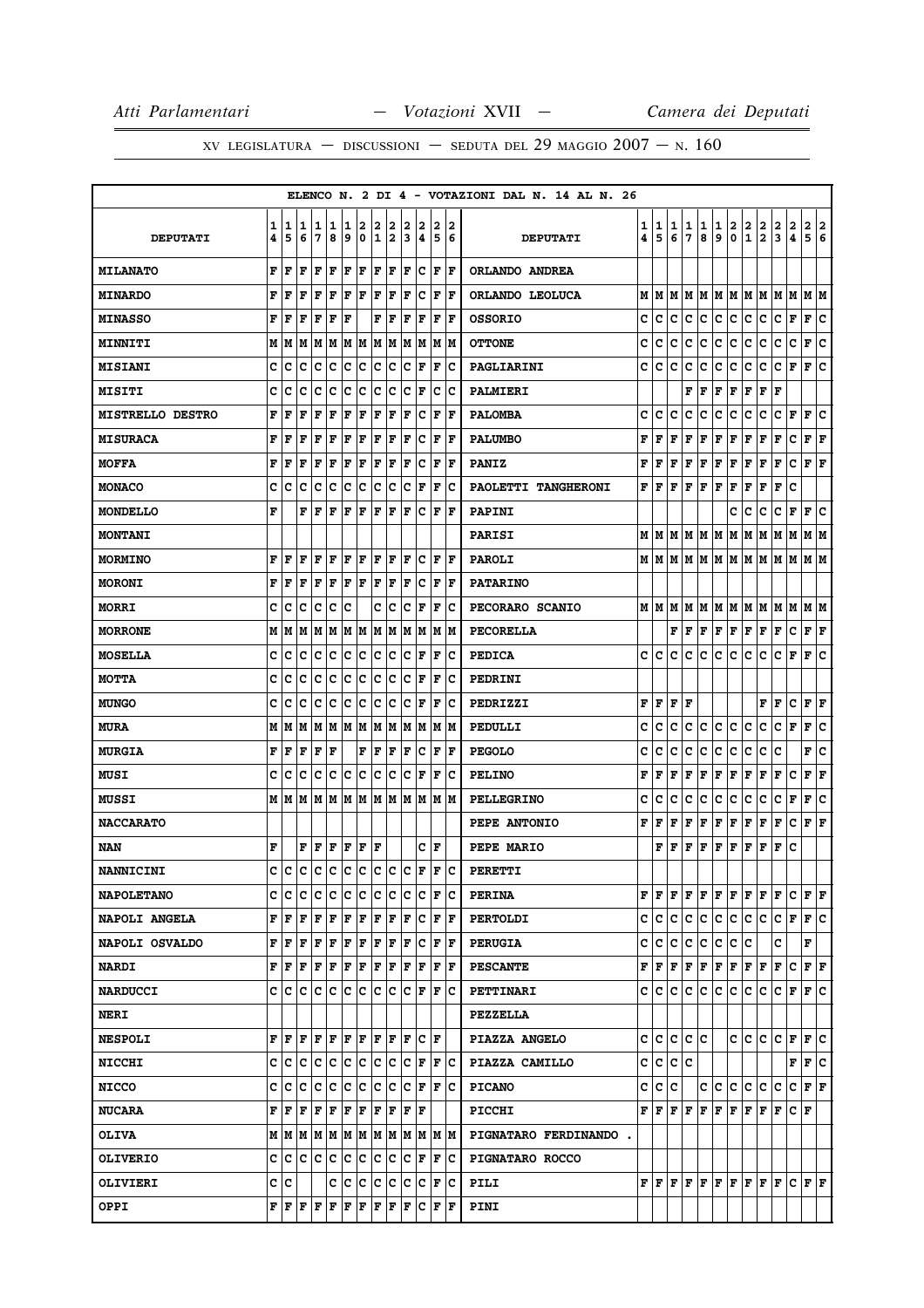|                      |        |                                               |                               |         |        |        |                  |                      |                           |        |                      |                                                |                      | ELENCO N. 2 DI 4 - VOTAZIONI DAL N. 14 AL N. 26 |        |         |        |             |               |                 |          |                                        |                                   |        |                                                                                                                                                                            |                      |     |
|----------------------|--------|-----------------------------------------------|-------------------------------|---------|--------|--------|------------------|----------------------|---------------------------|--------|----------------------|------------------------------------------------|----------------------|-------------------------------------------------|--------|---------|--------|-------------|---------------|-----------------|----------|----------------------------------------|-----------------------------------|--------|----------------------------------------------------------------------------------------------------------------------------------------------------------------------------|----------------------|-----|
| <b>DEPUTATI</b>      | 1<br>4 | 1<br>5                                        | 11<br>6                       | 1<br>7  | 1<br>8 | 1<br>9 | 2<br>$\mathbf 0$ | 2<br>1               | 2<br>2                    | 2<br>3 | 2<br>4               | 2<br>5                                         | 12<br>6              | <b>DEPUTATI</b>                                 | 1<br>4 | 1<br>5  | 1<br>6 | 1<br>7      | 1<br>8        | 1<br>9          | 2<br>0   | $\overline{\mathbf{2}}$<br>$\mathbf 1$ | $\frac{2}{2}$                     | 2<br>3 | $\mathbf{2}$<br>4                                                                                                                                                          | 2 2<br>5 6           |     |
| <b>PINOTTI</b>       |        |                                               |                               |         |        |        |                  |                      |                           |        |                      |                                                |                      | <b>RONCONI</b>                                  | А      | lF.     |        |             |               |                 |          |                                        | F   F   F   F   F   F   F         |        | lc.                                                                                                                                                                        | $ {\bf F}  {\bf F} $ |     |
| <b>PIRO</b>          | c      | c                                             | Ιc                            | Ιc      | Ιc     | lc.    | lc.              | lc.                  | ∣c                        | lc.    | Iс                   | F                                              | Iс                   | <b>ROSITANI</b>                                 |        |         |        |             |               |                 |          |                                        |                                   |        |                                                                                                                                                                            |                      |     |
| <b>PISACANE</b>      | F      | l F                                           | l F                           | F       | l F    | F      | F                | ΙF                   | F                         | F      | Ιc                   | F                                              | lF.                  | ROSSI LUCIANO                                   |        | FF      | F      | F           | F             | F               | F        | F                                      | F                                 | F      | c                                                                                                                                                                          | $\bf{F}$ $\bf{F}$    |     |
| <b>PISCITELLO</b>    |        |                                               |                               |         |        |        |                  |                      |                           |        |                      |                                                |                      | ROSSI NICOLA                                    |        |         |        |             |               |                 |          |                                        |                                   |        |                                                                                                                                                                            |                      |     |
| <b>PISICCHIO</b>     |        | MM                                            |                               |         |        |        |                  |                      | M  M  M  M  M  M  M  M  M |        |                      |                                                | M M                  | <b>ROSSI GASPARRINI</b>                         | c      | с       | c      | c           | с             |                 | c        | c                                      |                                   | c      | F                                                                                                                                                                          |                      | c   |
| <b>PIZZOLANTE</b>    |        | FF                                            | l F                           | lF.     | ΙF     | F F    |                  | F F                  |                           | F      | Ιc                   | F                                              | ١F                   | <b>ROSSO</b>                                    | F      | ١F      |        |             | F  F          | F               | F        | F                                      | F                                 | F      | c                                                                                                                                                                          | $ {\bf F}  {\bf F} $ |     |
| <b>POLETTI</b>       |        |                                               |                               |         |        |        |                  |                      |                           |        |                      |                                                |                      | <b>ROTONDO</b>                                  | c      | c       | c      | c           | с             | c               | c        | с                                      | c                                 | c      | F                                                                                                                                                                          | F                    | c   |
| <b>POLLASTRINI</b>   |        | MM                                            | lм                            | MM      |        |        |                  |                      | M  M  M  M                |        | M M                  |                                                | M M                  | <b>RUGGERI</b>                                  |        | c       | c      | c           | c             | c               | c        | c                                      | c                                 | c      | F                                                                                                                                                                          | F                    | c   |
| <b>PONZO</b>         | F      | l F                                           | F                             | l F     | F      | F      | F                | F                    | F                         | lF.    | Iс                   | F                                              | ١F                   | <b>RUGGHIA</b>                                  | c      | c       | c      | c           | c             | c               | c        | c                                      | c                                 | c      | F                                                                                                                                                                          | F                    | c   |
| <b>PORCU</b>         | F      | l F                                           | F                             | F       | ΙF     | F      | l F              |                      | F                         | F      | lc.                  | F                                              | lF.                  | <b>RUSCONI</b>                                  | c      | c       | c      | $\mathbf c$ | lc.           | lc.             | c        | c                                      | c                                 | c      | F                                                                                                                                                                          |                      | C   |
| <b>PORETTI</b>       | c      | c                                             | Ιc                            | c       | lc     |        | c                | c                    | c                         | c      | F                    | F                                              | Ιc                   | <b>RUSSO FRANCO</b>                             | c      | с       | c      | c           |               |                 |          | c                                      | c                                 | C F    |                                                                                                                                                                            | F                    | lc. |
| <b>PORFIDIA</b>      | c      | c                                             | c                             | c       | c      | Ιc     | c                | c                    | c                         | c      | F                    | с                                              | Ιc                   | <b>RUSSO PAOLO</b>                              | F      | F       |        | F           | F             | F               | F        | F                                      |                                   |        |                                                                                                                                                                            | F                    | F   |
| <b>POTTINO</b>       | F      | l F                                           | F                             | F       | F      | F      | F                | F                    | F                         | F      |                      | F                                              | F                    | <b>RUTA</b>                                     | c      | c       | c      | c           | c             | c               | c        | c                                      | c                                 | c      | F                                                                                                                                                                          | F                    | ١c  |
| <b>PRESTIGIACOMO</b> | F      | l F                                           | l F                           | lF      | ΙF     | l F    | l F              | l F                  | F                         | lF.    | Iс                   | F                                              | F                    | <b>RUTELLI</b>                                  | М      | M       | M      | М           | M             | M               | M        | M M                                    |                                   | MM     |                                                                                                                                                                            | M  M                 |     |
| <b>PREVITI</b>       |        |                                               |                               |         |        |        |                  |                      |                           |        |                      |                                                |                      | <b>RUVOLO</b>                                   | F      | F       | F      | F           | F             | $\mathbf F$     | F        | F                                      | F                                 | F      | c                                                                                                                                                                          | F F                  |     |
| <b>PRODI</b>         |        | MIM                                           | lМ                            | MM      |        |        |                  |                      | MMMM                      |        | M M                  |                                                | IM IM                | <b>SAGLIA</b>                                   | F      | F       | F      | F           | F             | F               | F        | F                                      | F                                 | F      |                                                                                                                                                                            | FF                   |     |
| PROIETTI COSIMI      | F      | l F                                           | F                             | lF.     | ΙF     | F      | F                | F                    | F                         | F      | Iс                   | F                                              | ١F                   | <b>SALERNO</b>                                  | F      | F       | F      | F           | F             | F               | F        | l F                                    |                                   |        |                                                                                                                                                                            |                      | F   |
| <b>PROVERA</b>       | c      | c                                             | Iс                            | ١c      | c      | c      | c                | lc.                  | ∣c                        | lc.    | F                    | F                                              | lc.                  | <b>SAMPERI</b>                                  | c      | c       | c      | c           | c             | $\mathbf{C}$    | c        | c                                      | c                                 | c      | c                                                                                                                                                                          | F                    | ١c  |
| <b>QUARTIANI</b>     | c      | c                                             | c                             | c       | c      | c      | c                | c                    | c                         | c      | F                    | F                                              | Ιc                   | <b>SANGA</b>                                    | c      | c       |        |             | c             | c               | c        | с                                      | c                                 | c      | F                                                                                                                                                                          | F                    | c   |
| <b>RAISI</b>         | F      | l F                                           | F                             | F       | F      | F      | F                | F                    | F                         | F      | F                    | $\mathbf F$                                    | ١F                   | <b>SANNA</b>                                    | c      | c       | c      | с           | c             | c               | c        | c                                      | c                                 | c      | F                                                                                                                                                                          | F                    | ١c  |
| <b>RAITI</b>         |        |                                               | Α                             | c       | l F    | lc.    | lc.              | lc                   | lc                        | lc.    | ΙF                   | F                                              | Ιc                   | <b>SANTAGATA</b>                                | М      | M       | M      | М           | M             | M M             |          | M M                                    |                                   | MM     |                                                                                                                                                                            | M  M                 |     |
| <b>RAMPELLI</b>      | F      | l F                                           | F                             | F       | F      | F      | F                | F                    | F                         | ΙF     | Ιc                   | F                                              | l F                  | <b>SANTELLI</b>                                 | F      | F       | F      | F           | F             | F               | F        | F                                      | F                                 | F      | c                                                                                                                                                                          |                      |     |
| <b>RAMPI</b>         | c      | Iс                                            | lc.                           | lc      |        |        | c c              | lc                   | Iс                        | lc.    | lF.                  | F                                              | ١c                   | <b>SANZA</b>                                    | F      | F       | F      | F           | F             | F               | F        | F                                      | F                                 | F      | c                                                                                                                                                                          | $ {\bf F}  {\bf F} $ |     |
| <b>RANIERI</b>       |        |                                               |                               |         |        |        |                  |                      |                           |        |                      |                                                |                      | <b>SASSO</b>                                    | c      | c       | c      | c           | lc.           | c               | c        | c                                      | c                                 | c      | F                                                                                                                                                                          | F                    | Iс  |
| <b>RAO</b>           |        |                                               |                               |         |        |        |                  |                      |                           |        |                      |                                                |                      | <b>SATTA</b>                                    | c      | с       | c      | с           | c             | c               | c        | c                                      | c                                 | c      | F                                                                                                                                                                          | $ {\bf F}  {\bf F} $ |     |
| <b>RAVETTO</b>       | F      | l F                                           |                               |         |        |        |                  |                      | F F F F F F F F C         |        |                      | F F                                            |                      | <b>SCAJOLA</b>                                  | М      | lм      |        |             |               |                 | MMMMMMMM |                                        |                                   | lм     | M                                                                                                                                                                          | lМ                   | M   |
| <b>RAZZI</b>         |        |                                               | c c c c c c c c c c           |         |        |        |                  |                      |                           |        |                      | $ C $ $\mathbf{F}$ $ \mathbf{F} $ $\mathbf{C}$ |                      | <b>SCALIA</b>                                   |        |         |        |             |               |                 |          |                                        |                                   |        |                                                                                                                                                                            |                      |     |
| <b>REALACCI</b>      |        |                                               |                               |         |        |        |                  |                      |                           |        |                      |                                                |                      | <b>SCHIETROMA</b>                               |        |         |        |             |               |                 |          |                                        |                                   |        |                                                                                                                                                                            |                      |     |
| <b>REINA</b>         |        |                                               |                               |         |        |        |                  |                      |                           |        |                      |                                                |                      | <b>SCHIRRU</b>                                  |        | c  c  c |        |             | c c           |                 | c c c    |                                        |                                   |        | $C$ $ F F C$                                                                                                                                                               |                      |     |
| RICCI ANDREA         |        |                                               |                               |         |        |        |                  |                      |                           |        |                      | c  c  c  c  c  c  c  c  c  c  F  F  c          |                      | <b>SCOTTO</b>                                   |        |         |        |             |               | c c c c c c c c |          | c c                                    |                                   | lc.    | F F C                                                                                                                                                                      |                      |     |
| RICCI MARIO          |        |                                               |                               |         |        |        |                  |                      | c c c c c c c c c c c c c |        |                      | F                                              | ΙC                   | <b>SERENI</b>                                   |        | c  c    | lc.    | lc.         | lc.           | lc.             | lc.      | ∣c∙                                    | lc.                               | с      | F                                                                                                                                                                          | F C                  |     |
| <b>RICEVUTO</b>      |        |                                               |                               |         |        |        |                  |                      |                           |        |                      |                                                |                      | <b>SERVODIO</b>                                 |        |         |        |             | c c c c c     | c c             |          | c c                                    |                                   |        | C F F C                                                                                                                                                                    |                      |     |
| <b>RIGONI</b>        |        |                                               |                               |         |        |        |                  |                      |                           |        |                      | MMMMMMMMMMMMMMM                                |                      | <b>SGOBIO</b>                                   |        |         |        |             |               |                 |          |                                        |                                   |        | MMMMMMMMMMMMMM                                                                                                                                                             |                      |     |
| <b>RIVOLTA</b>       |        |                                               |                               |         |        |        |                  |                      |                           |        | F C                  |                                                | $ {\bf F}  {\bf F} $ | SILIQUINI                                       |        |         |        |             |               |                 |          |                                        |                                   |        |                                                                                                                                                                            |                      |     |
| <b>ROCCHI</b>        |        |                                               | C C C C C C C C C             |         |        |        |                  |                      |                           |        | $ {\bf C}  {\bf F} $ | F                                              | ΙC                   | <b>SIMEONI</b>                                  |        |         |        |             |               |                 |          |                                        |                                   |        | ${\bf F}\, \, {\bf F}\, \, {\bf F}\, \, {\bf F}\, \, {\bf F}\, \, {\bf F}\, \, {\bf F}\, \, {\bf F}\, \, {\bf F}\, \, {\bf F}\, \, {\bf F}\, \, {\bf F}\, \, {\bf F}\, \,$ |                      |     |
| <b>ROMAGNOLI</b>     | F      | ١F                                            | F                             | F F F F |        |        |                  | $ {\bf F}  {\bf F} $ |                           | F      | Iс                   |                                                | F  F                 | <b>SINISCALCHI</b>                              |        |         |        |             |               |                 |          |                                        | c   c   c   c   c   c   c   c   c |        | IC IF IC                                                                                                                                                                   |                      |     |
| <b>ROMANI</b>        |        | ${\bf F} \parallel {\bf F} \parallel {\bf F}$ |                               |         |        | F      |                  | F                    |                           |        | F C                  |                                                |                      | <b>SIRCANA</b>                                  |        |         |        |             |               |                 |          |                                        |                                   |        |                                                                                                                                                                            |                      |     |
| <b>ROMANO</b>        |        | F  F                                          | F                             | lF.     | F      | F F    |                  | $ {\bf F}  {\bf F} $ |                           | F      | F                    | F                                              | ١F                   | <b>SMERIGLIO</b>                                |        |         |        |             | cicicicic     | c c             |          | c.                                     | lc.                               |        | $ C $ F $ F C $                                                                                                                                                            |                      |     |
| <b>ROMELE</b>        |        |                                               | F   F   F   F   F   F   F   F |         |        |        |                  |                      |                           |        | F C                  |                                                | F F                  | SOFFRITTI                                       |        |         |        |             | c c c c c c c |                 |          | c                                      | ∣c.                               | Ιc     |                                                                                                                                                                            | F C                  |     |
| <b>RONCHI</b>        |        |                                               |                               |         |        |        |                  |                      |                           |        |                      |                                                |                      | SORO                                            |        |         |        |             |               |                 |          |                                        |                                   |        |                                                                                                                                                                            |                      |     |